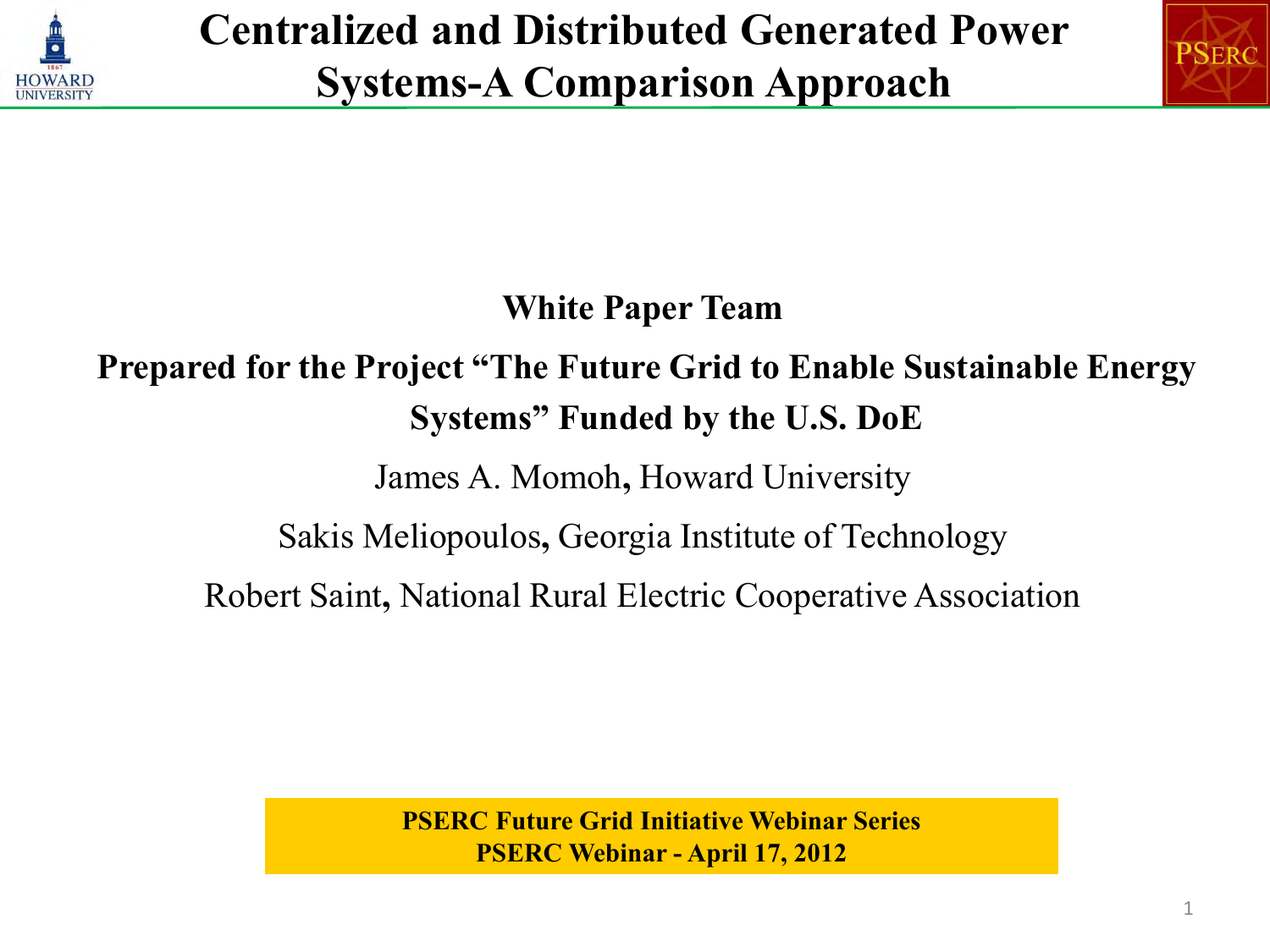



- $\Box$  The objective of this presentation is to identify the strengths and weaknesses associated with Centralized Generations (CG) and Distributed Generations (DG) infrastructure for the future electric grid system.
- $\Box$  Criteria for analysis include:
- To what extent are economies of scale still relevant for CG/DG?
- Which is the most cost-effective combination of DG and CG infrastructure?
- To what extent does DG or CG improve system resilience to unforeseen events?
- What is the most attractive combination of DG and CG infrastructures to maximize system resilience due to unforeseen events?
- To what extent does DG or CG improve sustainability i.e. decrease emissions and diminish other environmental impacts?
- What is the most attractive combination of DG and CG infrastructures to maximize system  $s$ ustainability?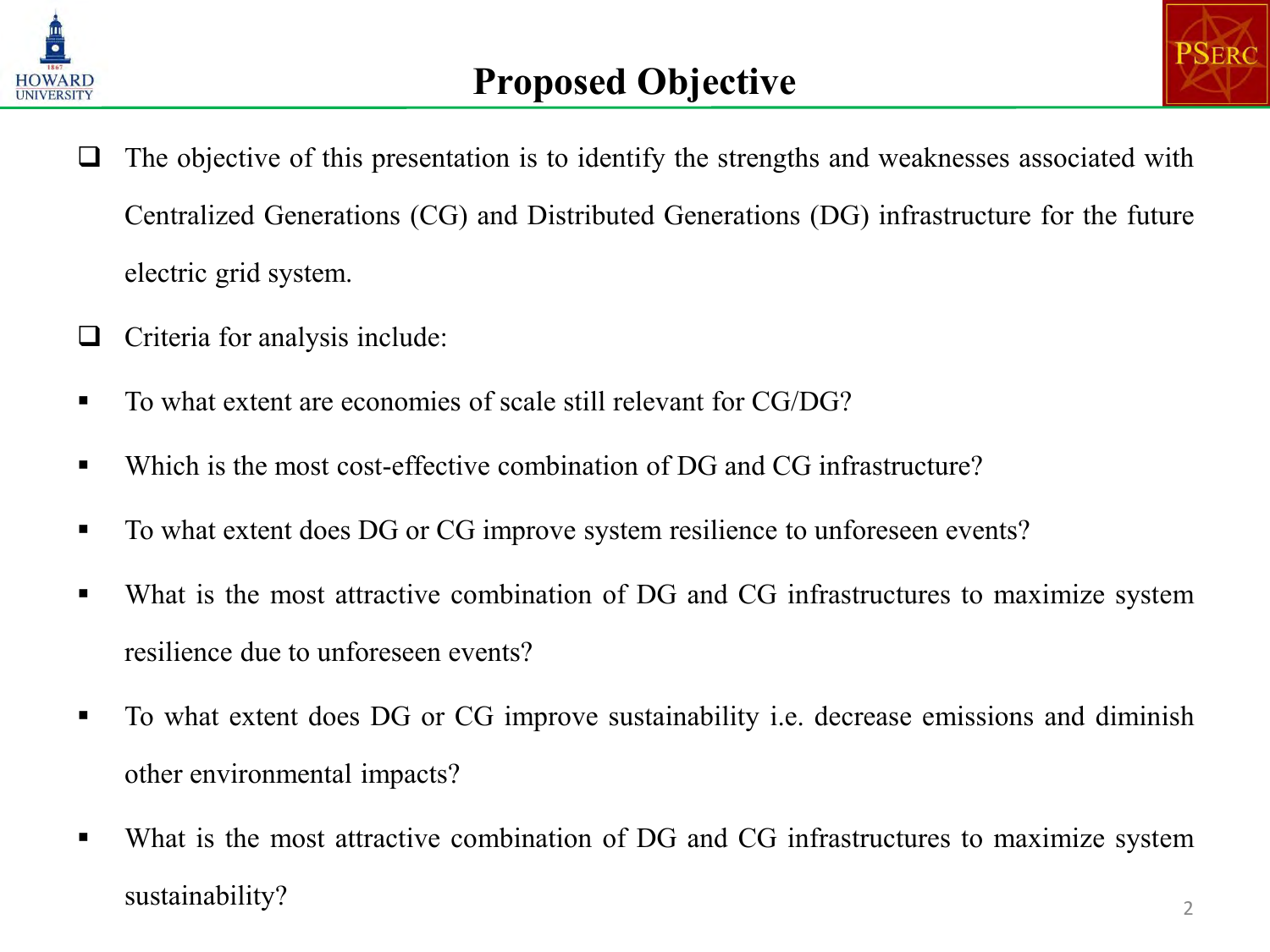

- $\Box$  The following summarizes the approaches to the prior posed questions:
- In consideration of the economies of scale involved for the CG and DG system, combination of both CG and DG would better prove to attain a better scale.
- **Provided that consistent electricity and heat loads are available, proper DG penetration in CG** could attain the lowest cost technology.
- Since the resilience of a power grid is dependent on power consumption, a DG system can be said to be of better resilience than a CG system.
- To eliminate emission, the mixture of DG and CG is pertinent to be deployed.
- Sustainability could be achieved by elimination of emission. Wind, solar, and biomass making up the DG can also go along way to improve sustainability. However, the limitation of DG during extreme events could also be limiting. The role of CG, if elimination of emission is possible, is considerable. Combination of the CG and DG therefore is open for discussion.
- $\Box$  To be incorporated in the decision support tool for analysis and determination of optimal mix of DG and CG, the following tools are proposed:
- Decision support tools AHP, game theory, and sustainability measure
- Optimization methods based on goal programming with stochastic programming under uncertainty constraints, where resilience, reliability and power quality are constraints.
- $\Box$  This presentation also plans to provide a national roadmap to guide towards identifying the right path forward in terms of which combination of DG resources and CG would make sense.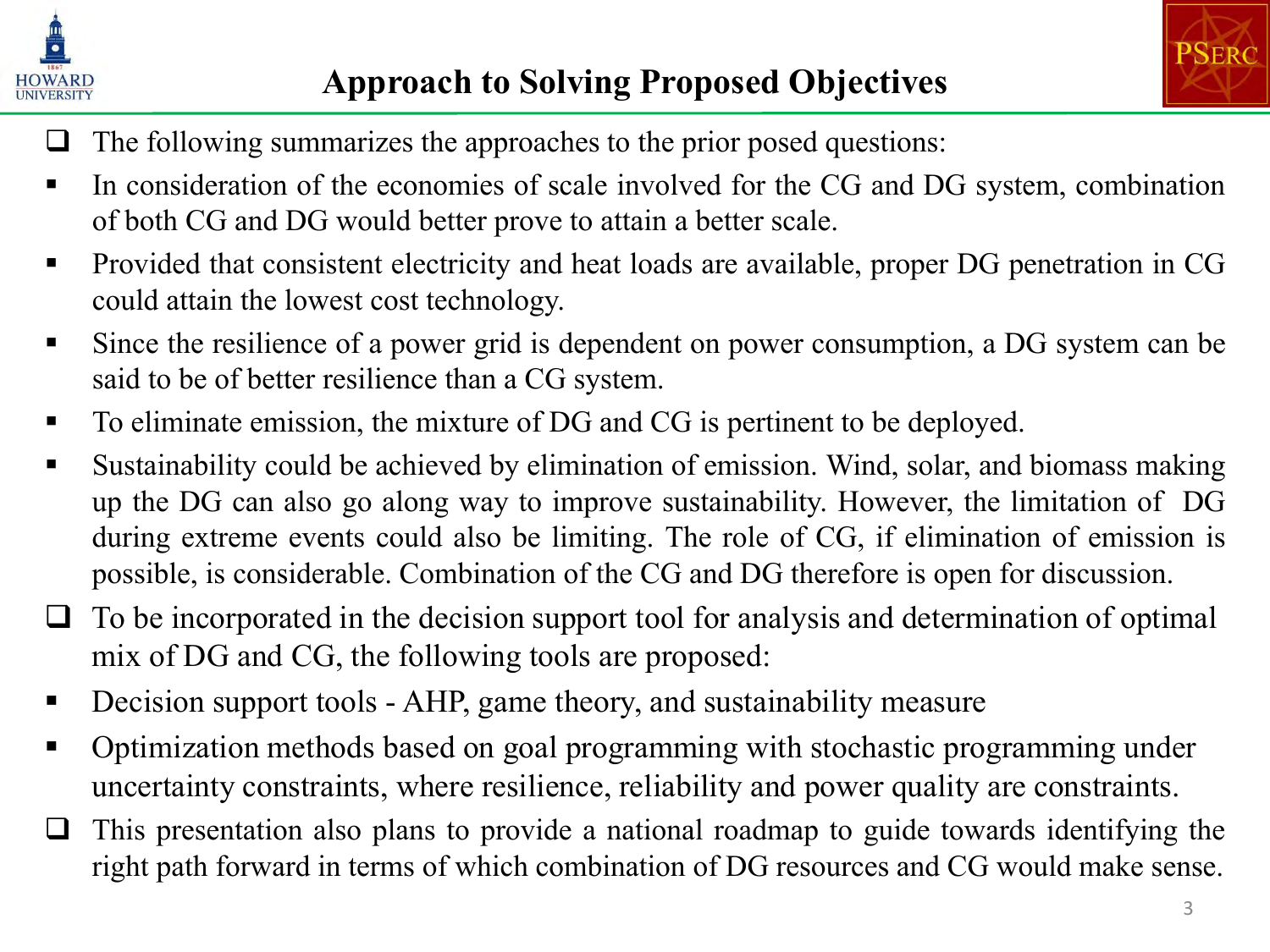



- $\Box$  There are many reasons for considering the extent for which a planning and operation decision should be based in a power system network that may comprise combination of CG and DG or either.
- $\Box$  To embark on development of the grid's flexibility for the future, research effort is therefore needed to evaluate the potentials of available options in CG/DG amidst the increasing power demand and uncertainties.
- $\Box$  To this end, this presentation proffers criteria for analysis of DG and CG, it takes into consideration the economic of scale, cost implication, reliability, sustainability and resiliency as constraints in selecting or building CG/DG grid's infrastructure as well as the possibility to combine the systems for optimal performance.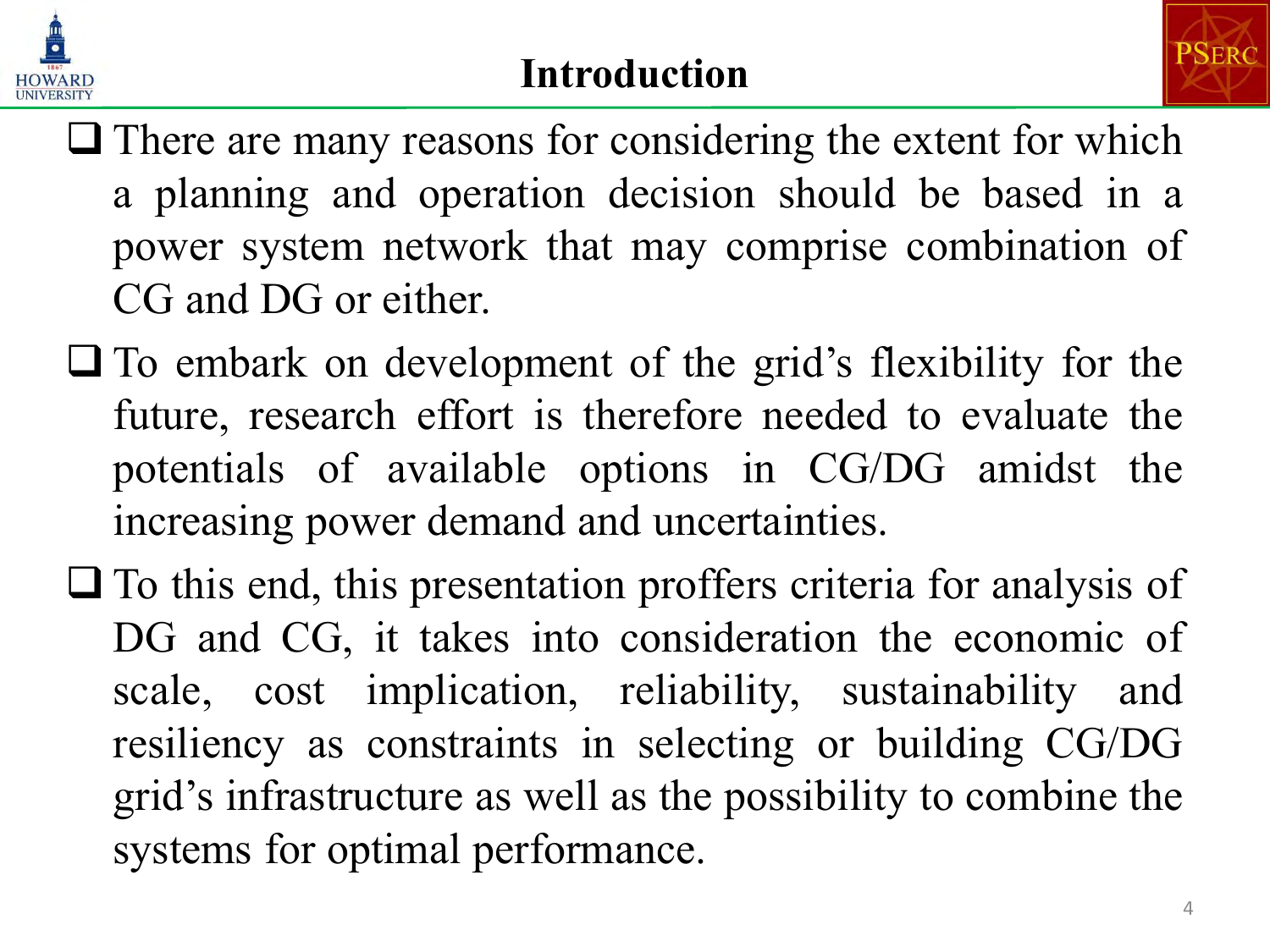



- Central generation or CG is electric power production by central station power plants most of them using large fossil fired combination of nuclear boilers to produce steam that drives turbine generators. In some cases, large hydro and coal plants are also used.
- CG plants are so large that they require large infrastructures which are expensive to manage.
- $\Box$  CG Plants are susceptible to unreliability and instability under unforeseen events and hence can be vulnerable to attacks.
- CG limitations are often low efficiency and environmental impact as well the stability to sustain them.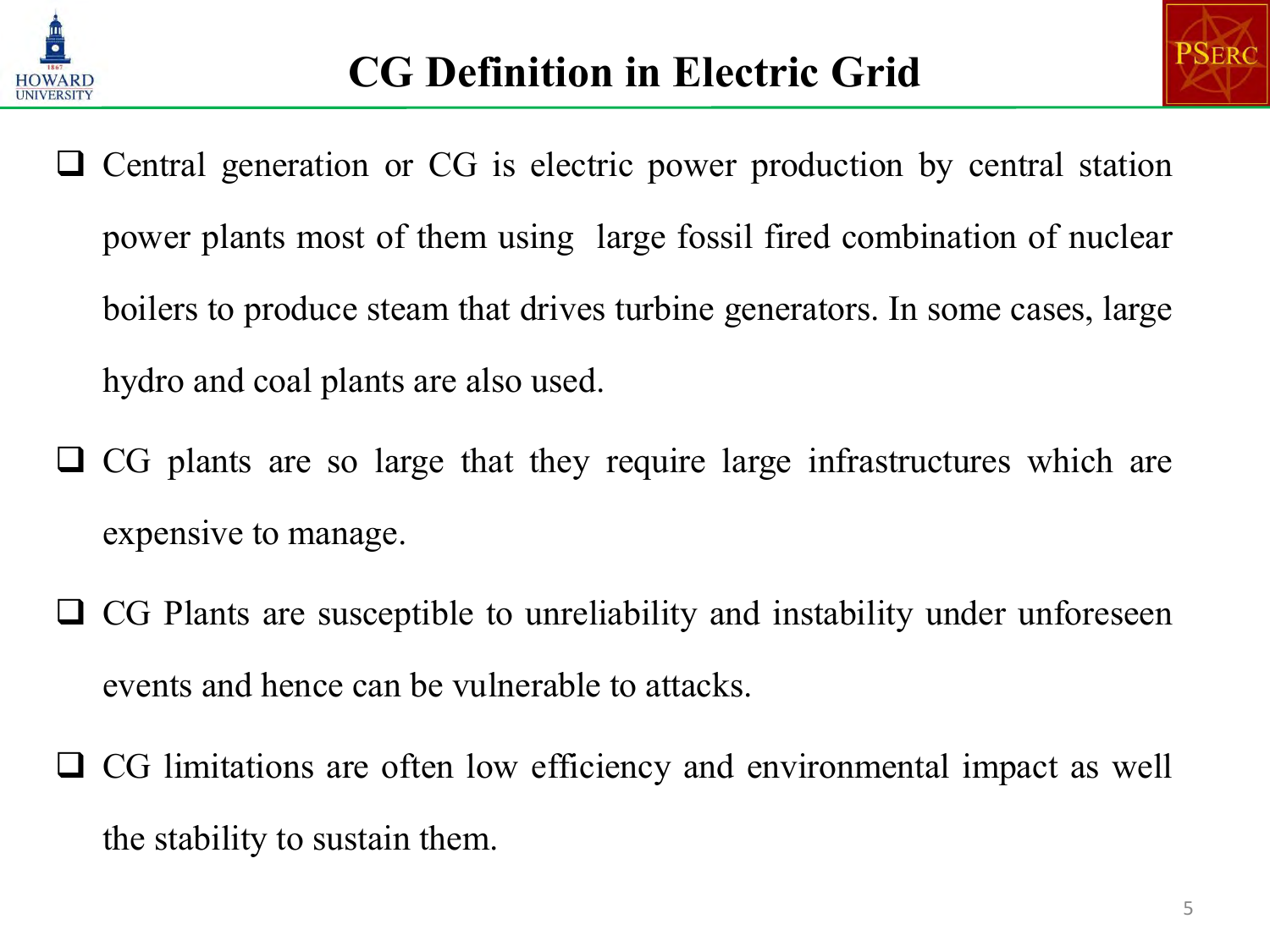



- $\Box$  Distributed generation or DG is any power generation built near to consumers.
- DG sources could include only small-scale, environmentally friendly technologies installed on and designed primarily to serve a single enduser's site.
- $\Box$  Properly planned and operated DG can provide consumers and society with a wide variety of benefits, including economic savings, improved environmental performance, and greater reliability.
- $\Box$  The DG can be more economical and yield reliability at a price.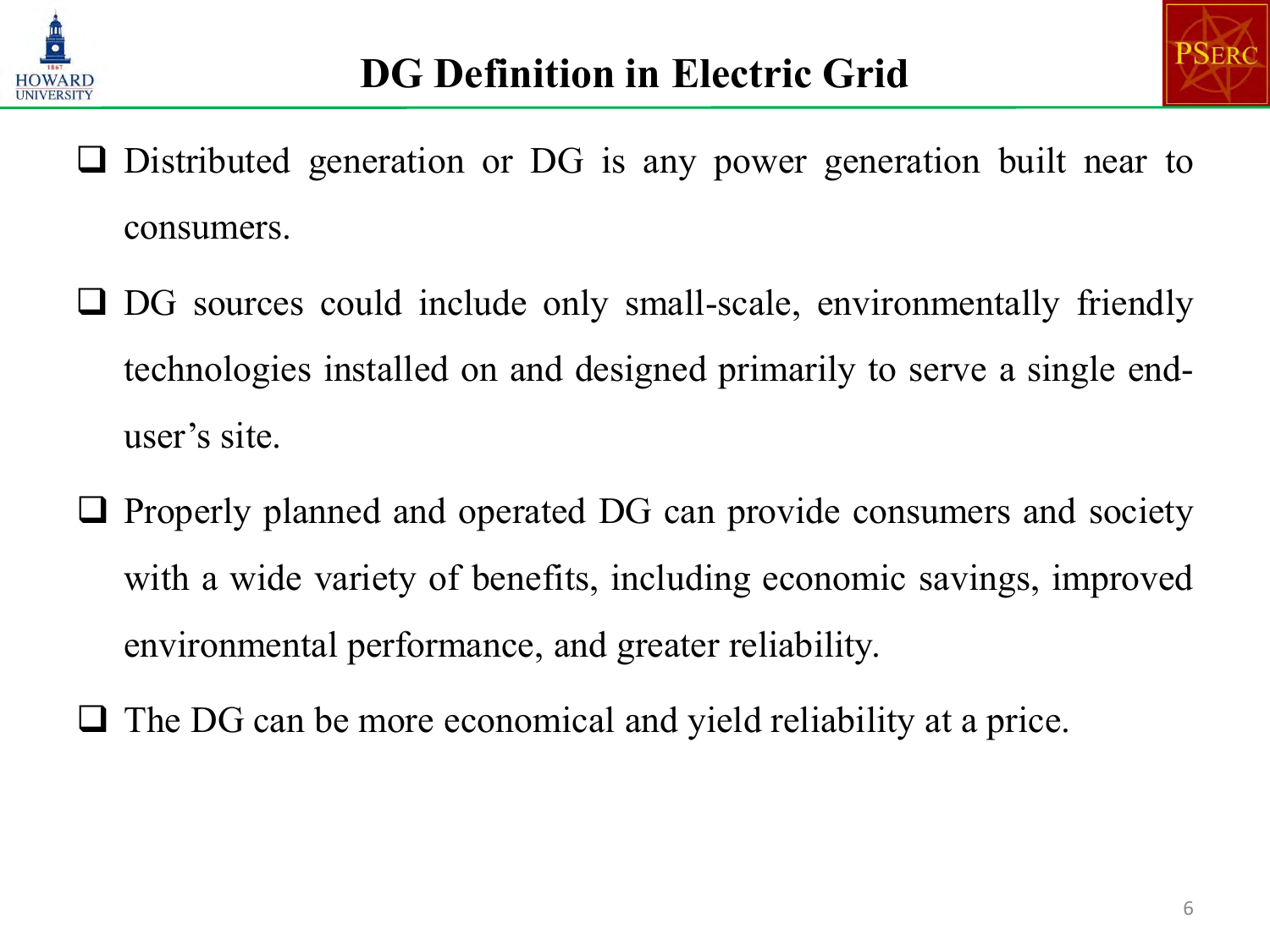



- $\Box$  The criteria for CG/DG comparison presented here will involve economical scale study of DG relative to CG, and consider which is the most cost-effective combination to accommodate new markets.
- $\Box$  Another criteria for CG/DG comparison is to evaluate the resiliency of the combined infrastructure.
- $\Box$  Sustainability impact of either or both DG/CG as it relates to diminish radiation, decrease emissions, and reduce environmental effects.
- $\Box$  This presentation therefore leads to provide a national roadmap to guide towards identifying the right path forward in terms of which combination of DG resources and CG would make sense.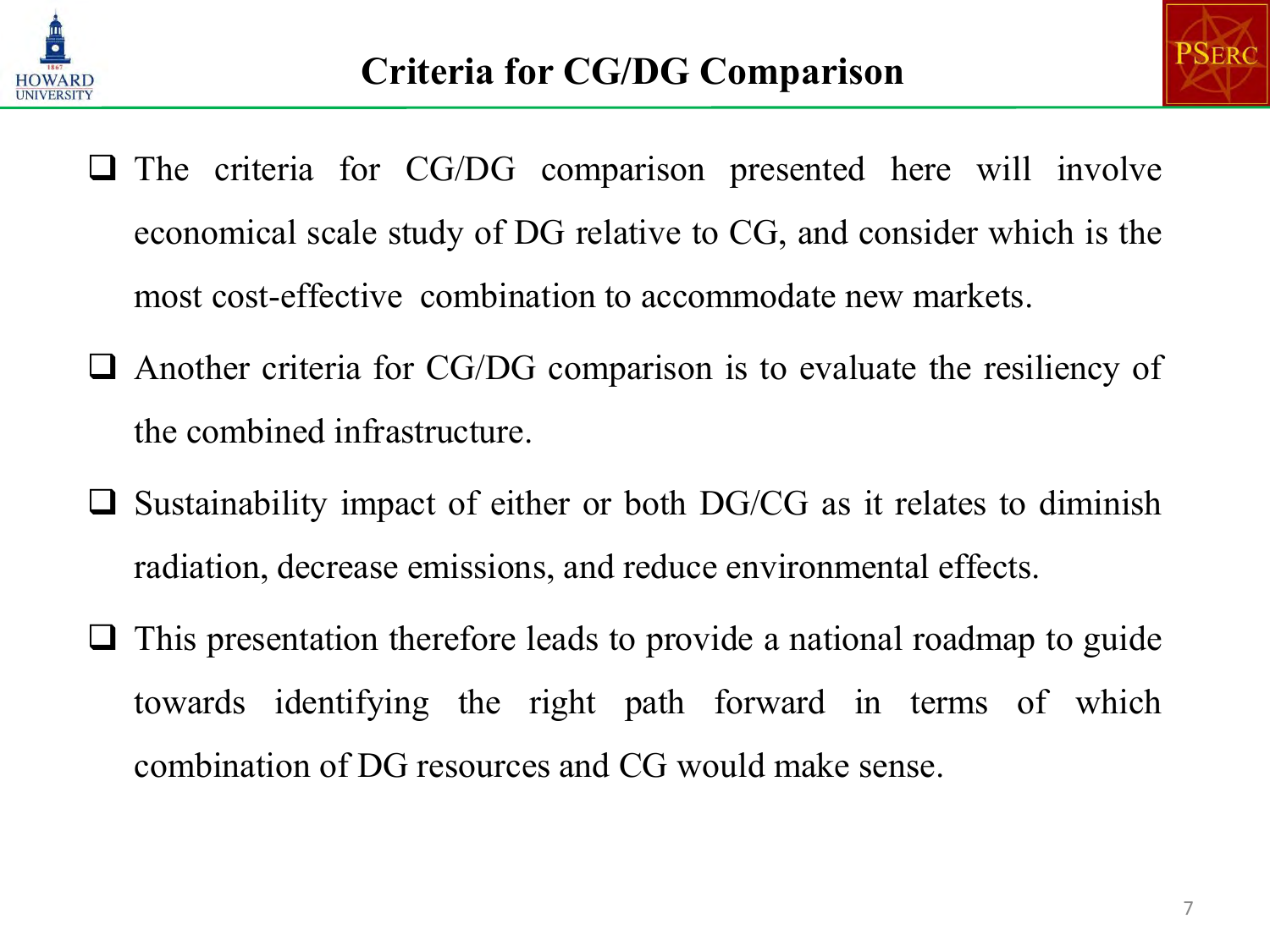

- $\Box$  In an attempt to build a feasible future grid that will meet the growing demand of the population worldwide. Urgent resources that are cost effective, environmental friendly and guarantee sustainability as well as resilient to attacks by unforeseen forces are needed. The infrastructure of the future grid will determine CG/DG or combination is of interest.
- $\Box$  To provide working guide, institutional arrangement of the presentation provides criteria for evaluating the options available. These options are:
- Economic of scale
- **Sustainability**
- Resiliency
- $\Box$  To this end, the analysis and findings will lead to National Research and Development, and Roadmaps for development of the flexible infrastructure.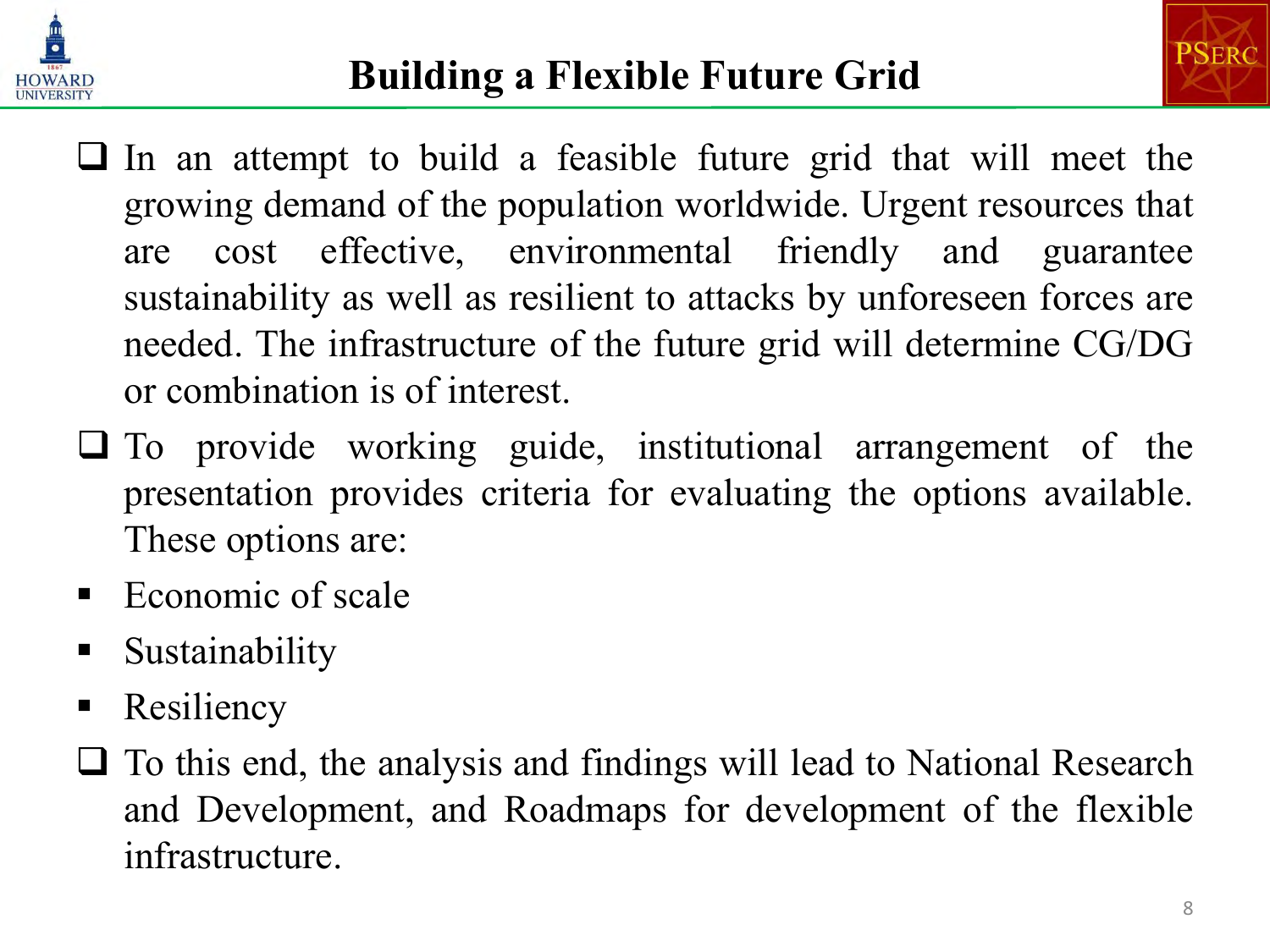

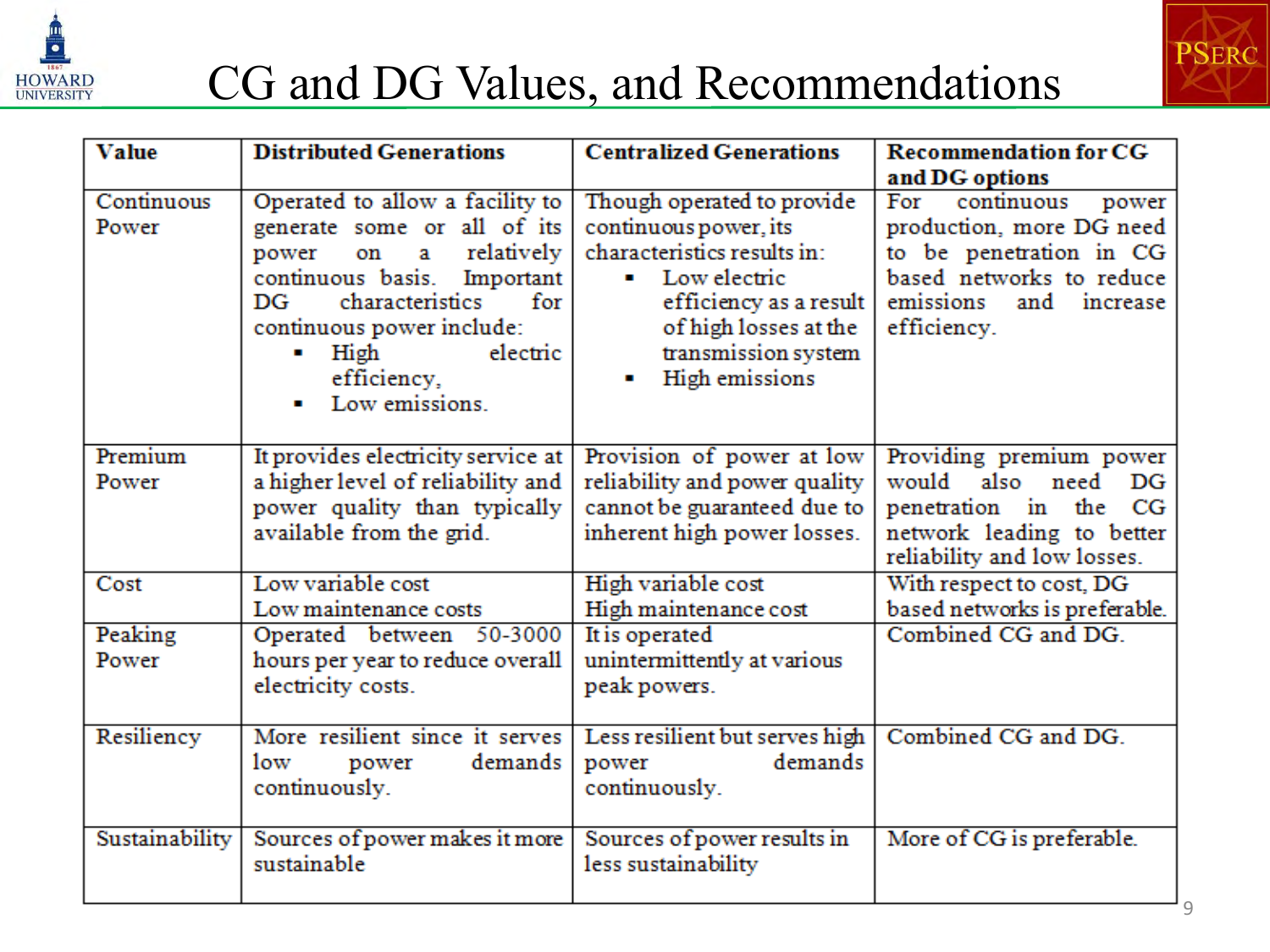

- $\Box$  Economies of scale: the advent of steam turbines made it possible to increase the size of the turbines while decreasing the marginal cost of electricity production.
- High energy efficiency: gains in efficiency were achieved through larger facilities capable of handling higher pressures and temperatures in steam used in electricity generation.
- Innovation in electricity transmission: the use of alternative current instead of direct current permitted to transmit electricity over long distances with a significant loss reduction.
- A search for reliability: so as to increase the reliability at the customer's end, large electricity production facilities were connected to the transmission networks.
- Environmental constraints: the use of transmission networks made it possible to relocate the generation facilities outside the city centers thus removing pollution due to exhaust from coal fired plants.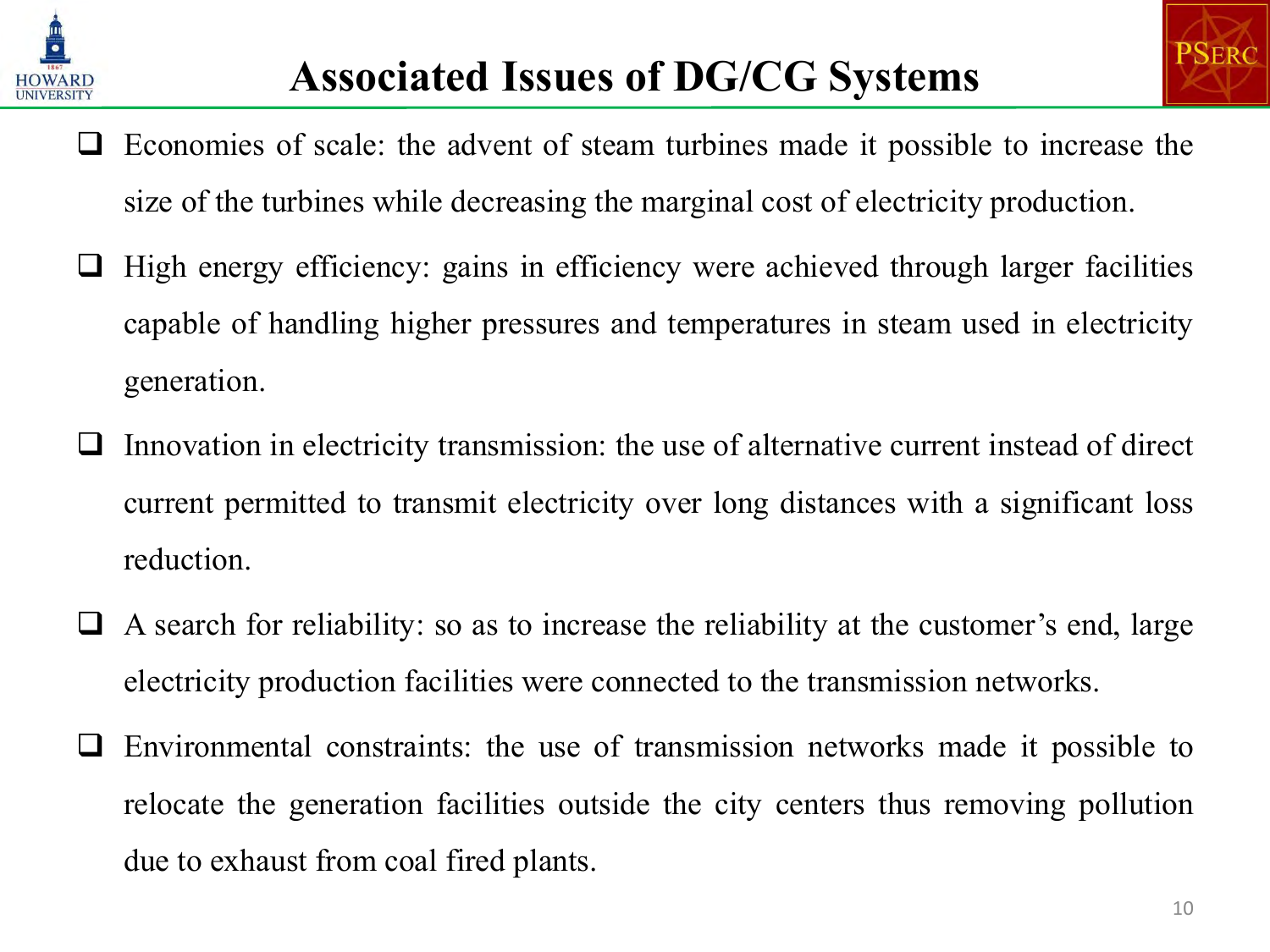



- $\Box$  Overall goal here is to develop cost analysis of building and installing DG leading to
- Distributed load
- Cost of technology is low
- Provision of value based locational marginal pricing
- Improve value of reliability by minimizing cost using controls in a distributed form
- $\Box$  The use of CG/DG in sustainability and resiliency affects cost implication of renewable energy resources resulting in:
- Low emissions, thereby enhancing better quality of life
- **Less resilience, with DG having the capability of self-healing, renewal of** resources with value added cost.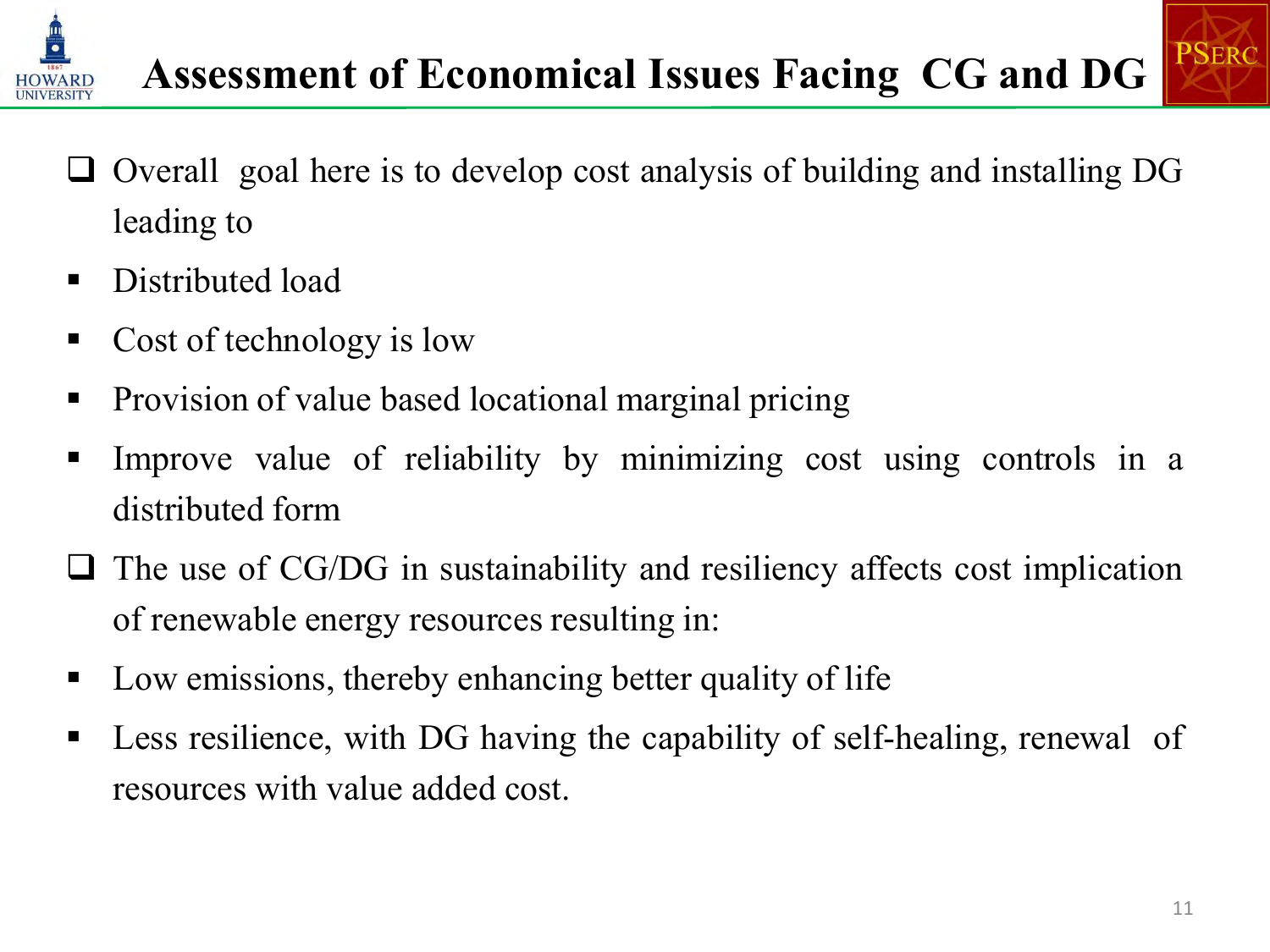



#### **Assessment of Technical Issues Facing CG and DG**

- $\Box$  In network security, the size will be limited since a DG has to comply with set standards rather than to simply meet supply security at the pre-reconnection point which will require more controls options for better security though at higher budgeted cost.
- $\Box$  Voltage levels one feature of radial type system is that they supply a number of distributed consumers economics suggest that they taper along their length and hence DG at such location will increase local voltage level.
- $\Box$  Network stability issues under fault condition the system dynamics may cause instability depending on the characteristic of DG. If this occurs, appropriate control system has to be included at a cost to overcome the instabilities.
- $\Box$  Renewable energy resources which would lead to sustainable electricity supply system given these resources could be harnessed to power distributed generation and reduced incurred power consumption cost.
- $\Box$  These have lots of advantages including its non-depleting ability, indigenous not dependency on importation, non-polluting with some emission produced during manufacturing and end of life disposal, diverse and complementary in their time dependency.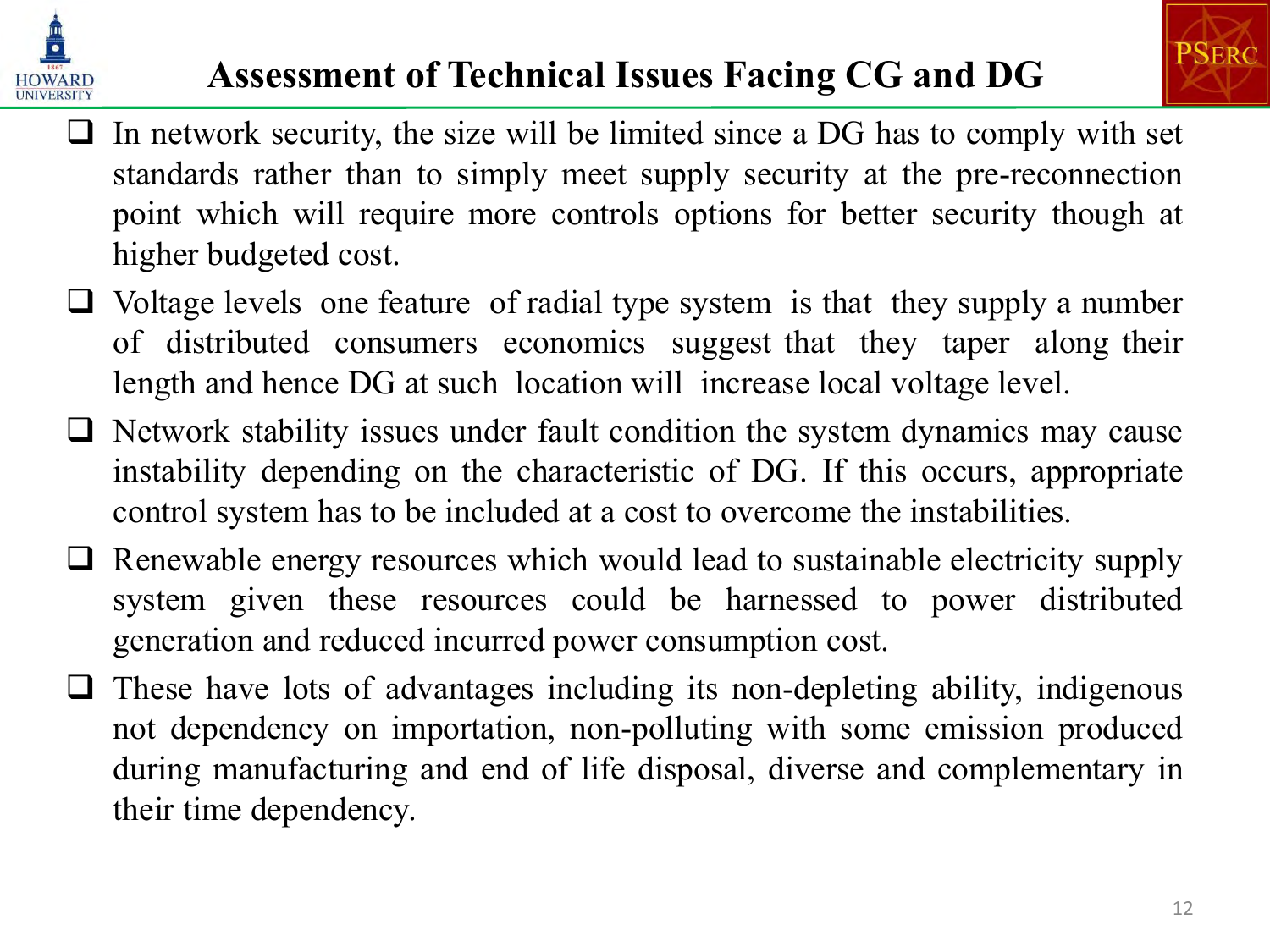# **Analysis of Economies of Scale in CG/DG**



- $\Box$  As power demands increase, the ability of the power grid to enhance power reliability becomes indispensable. To ensure power system resiliency, sustainability and reliability, the present grid has diversified the technologies of power production.
- $\Box$  This technology has necessitated the demand for growth in the number of distributed generations. Same could be said about the centralized generations. However, due to the higher installed capacity of most CG, it becomes more expensive increasing the number of CG operating in a region of power demand.
- $\Box$  Hence, as power demands increase it costs less installing a DG to meet the increased power compared to CG.
- $\Box$  Recall also that the transmission of power cost in CG makes it highly noneconomical when there is a new power production facility to be installed. A DG on the other hand has no need for a transmission network thereby eliminating losses in transmission.
- $\Box$  Therefore, it becomes apparent by installing new power capacity plants; a DG has better economies of scale than a CG.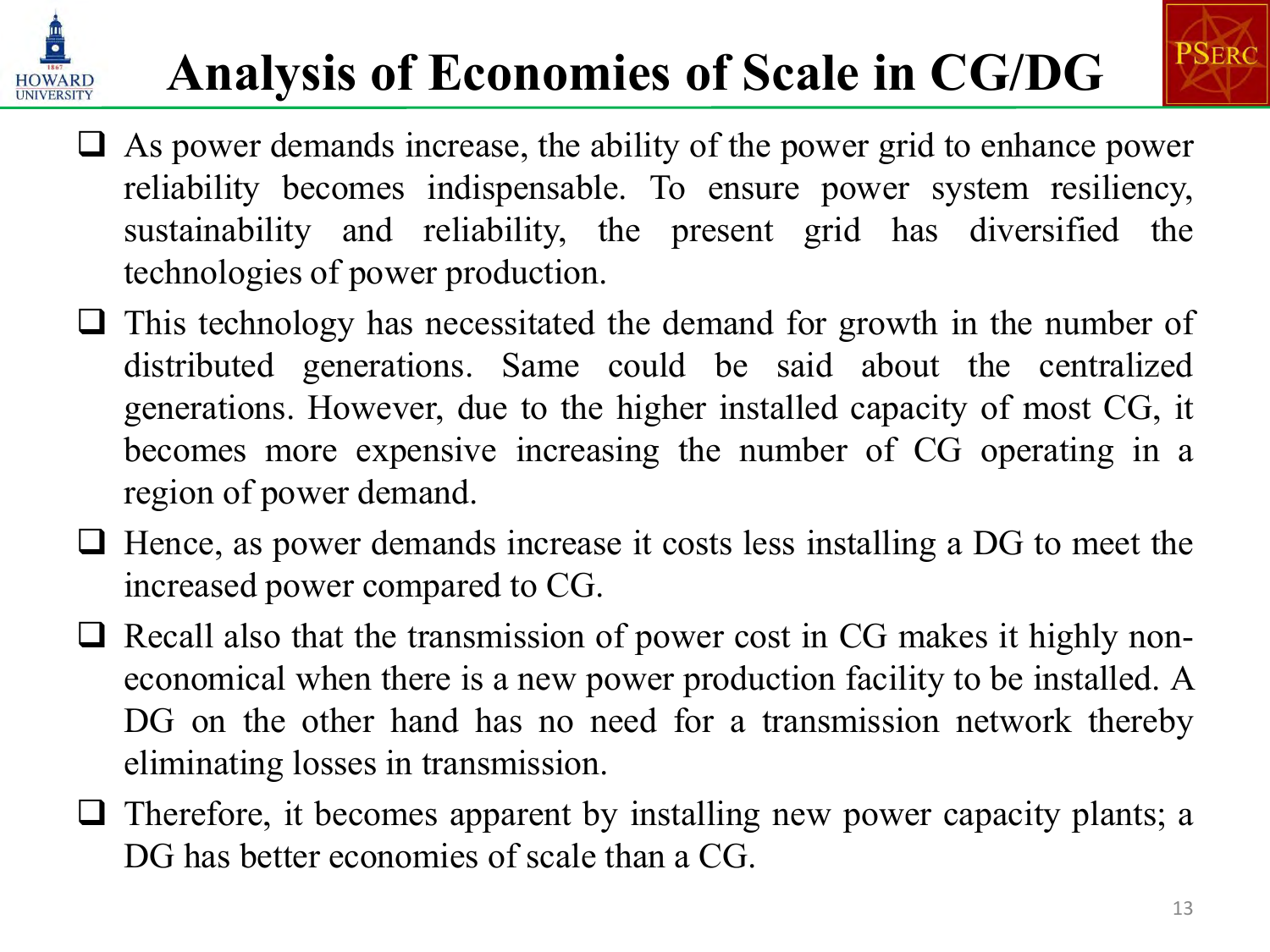

- $\Box$  With the technologies involved for centralized generation and distributed generation, it becomes essential to compare the costs that could be incurred in a typical design layout of both CG and DG.
- $\Box$  Since distributed generation will continue to be a potential source of viable energy that enhances uninterruptible power, expanding the role of DG in the power grid of the future could totally be based on whether the costs of DG is lower than DG.
- $\Box$  For capturing small niche market of power demands, by producing power directly at the site of usage, power by distributed generations would be more valuable at or very near the retail price of generated electricity since it displaces utility-provided power.
- $\Box$  A small power generation project like the DG is also less likely have negative impacts with land uses. This goes a long way to install DGs more than CGs.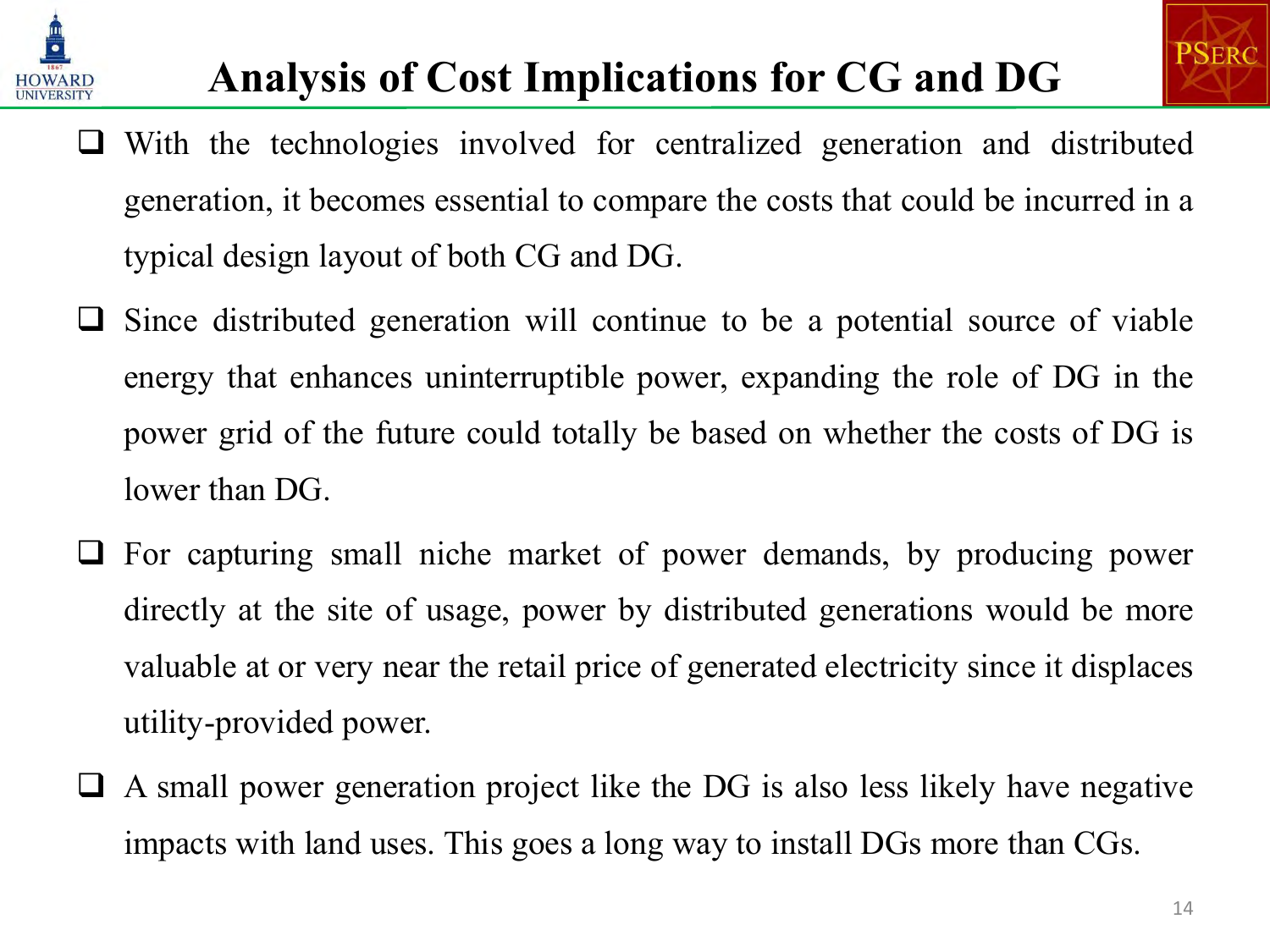



| <b>Cost Component</b>                      | <b>Centralized Generation (CG)</b>                                         | <b>Distributed Generation (DG)</b>                                                                                                                                | <b>Recommendations</b>                                                                                                                                                   |
|--------------------------------------------|----------------------------------------------------------------------------|-------------------------------------------------------------------------------------------------------------------------------------------------------------------|--------------------------------------------------------------------------------------------------------------------------------------------------------------------------|
| Cost of Capital                            | Lower Cost per unit                                                        | ■ Higher cost per unit<br>Saved cost of system<br>design due to reduced<br>capacity<br>Saved cost of system<br>design due to use of waste<br>heat in cogeneration | consideration of<br>$\blacksquare$ With<br>either CG or DG serving<br>same power demands. It<br>becomes pertinent that<br>combined system would<br>lead to optimal cost. |
| Fixed Operation and<br>Maintenance Cost    | Higher                                                                     | Lower                                                                                                                                                             | Capital cost which tends to<br>be higher for DG as                                                                                                                       |
| Variable Operation and<br>Maintenance Cost | Lower                                                                      | Higher                                                                                                                                                            | compared to DG for same<br>power production rating                                                                                                                       |
| Fuel                                       | Same as DG                                                                 | Same as CG                                                                                                                                                        | goes a long way to using                                                                                                                                                 |
| Transmission                               | High voltage transmission is<br>mandatory<br>Far higher unit cost compared | Only distribution required<br>Unit Cost is far lower than<br>$_{\rm CG}$                                                                                          | more of DG in a CG based<br>networks.                                                                                                                                    |
|                                            | to DG                                                                      |                                                                                                                                                                   | " This approach would lead                                                                                                                                               |
| Expense for unserved<br>energy             | High                                                                       | Low                                                                                                                                                               | to reduced overall cost of a<br>power grid system with<br>combined DG and CG grid.                                                                                       |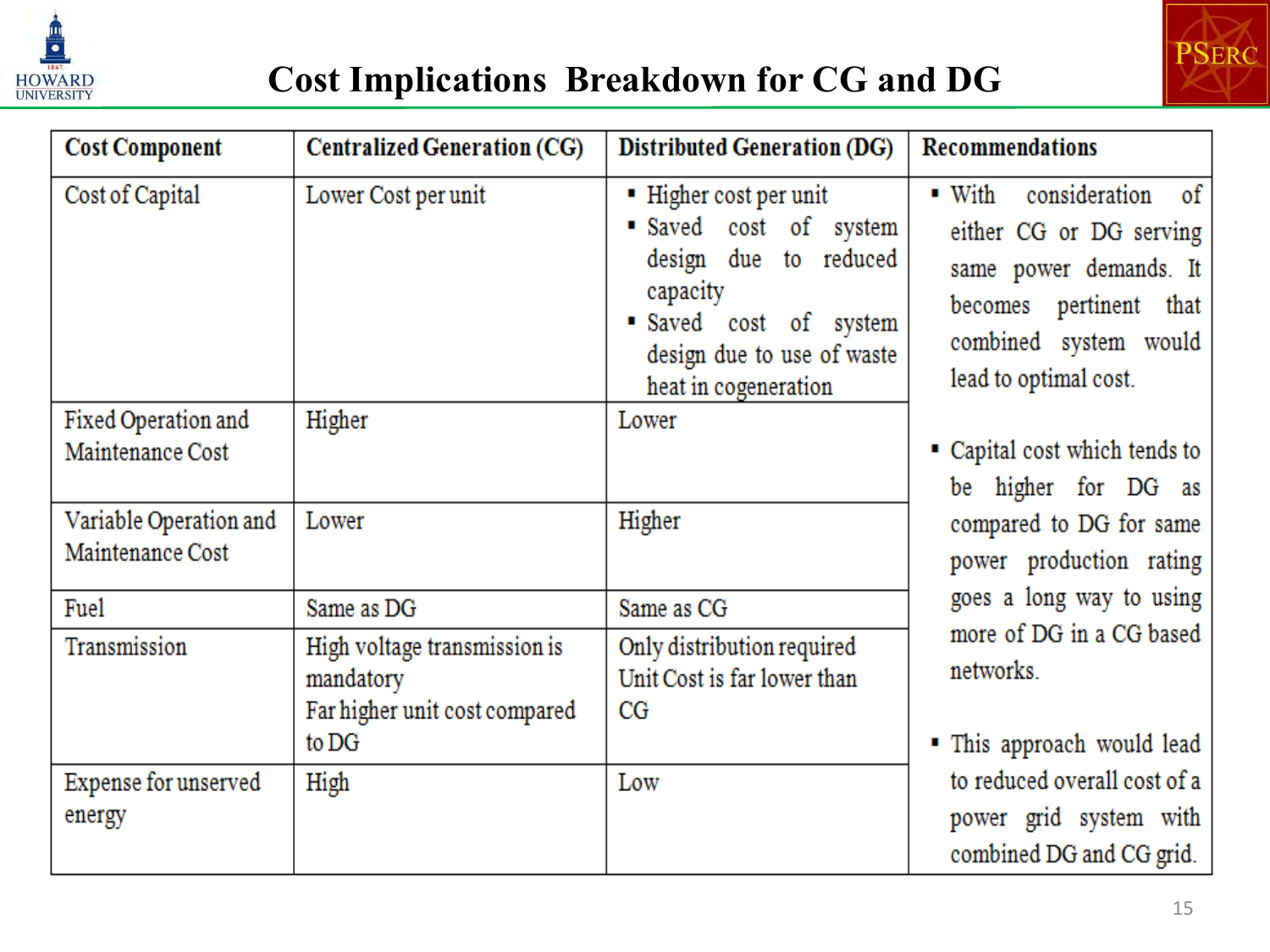



- DG provides maintenance and improves cost incentive for generators additions.
- $\Box$  Benefit cost allocation to DG is an advantage for determining the economic of scale of DG.
- $\Box$  Unlike the CG, overall cost may not allocate tax and market pricing.
- Benefit allocation due to the technology development leads to loss reduction .
- Associate price and benefit is also a rationale for selecting DG.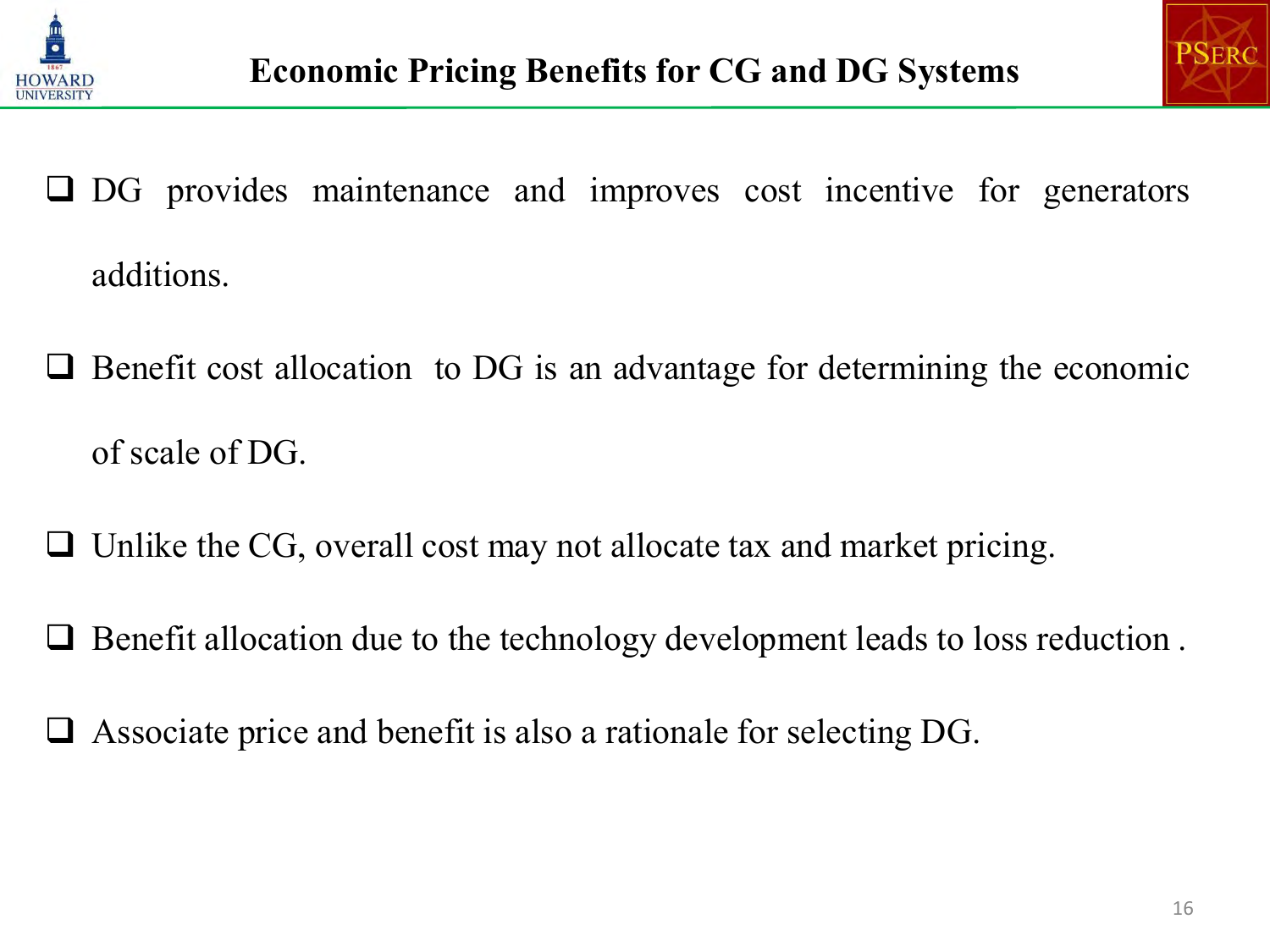



- $\Box$  Resilience is the ability of a system to respond and recover from an event. In other words, it is the response of the system to recover from a catastrophic event like hurricane, earthquake etc.
- $\Box$  The resilience prevalent in either a CG or DG system is the property associated with the system such that increased or decreased load demand is appropriately compensated with increased or decreased supplied power. Resilience required in a CG is therefore not the same as that necessary for a DG.
- $\Box$  This is because the load demand required for a CG is higher than a DG. In compensating this higher load demand for a CG, recall that that the installed capacity for the CG is greater than DG.
- $\Box$  Resiliency in DG systems is high due to self-healing capability as compare to CG. Faults cases in CG have less severe impacts on the grid since they serve smaller regions that CG.
- In extreme cases of natural disasters like hurricane, tornado etc leading faults in the grid, a CG based network would highly be affected with less effect on DG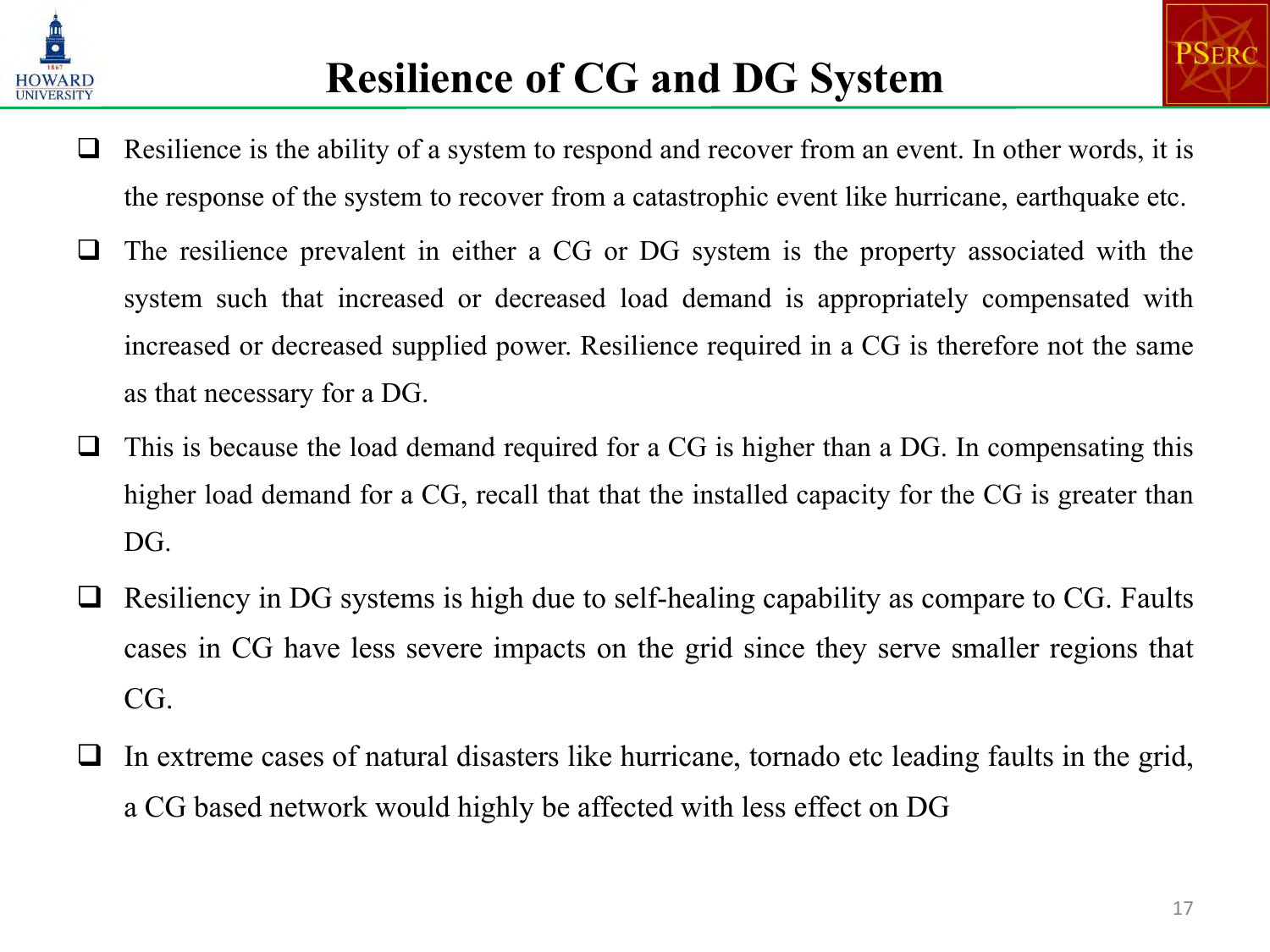



Resilience metric is defined as:

 $R(x, u) = \int_t^n \left[ \sum_{i=1}^n c_i f_i(x, u) \right] dt$ 

- This metric could be used as assessment of the resiliency of DG or CG systems where  $f_i(.)$  is the routine task, such as power supply and transmission transactions, and/or communication services, with weight coefficient  $c_i$  as an associated cost at a given time scale; *x* and *u* are the state and control variables, respectively.
- Since DG is more resilient than CG, therefore a higher metric of resiliency is understandable in a grid with CG and DG networks.
- $\Box$  Resiliency in DG systems is high due to self-healing capability as compare to CG.
- Faults cases in CG have less severe impacts on the grid since they serve smaller regions that CG.
- In extreme cases of natural disasters like hurricane, tornado etc leading faults in the grid, a CG based network would highly be affected with less effect on DG.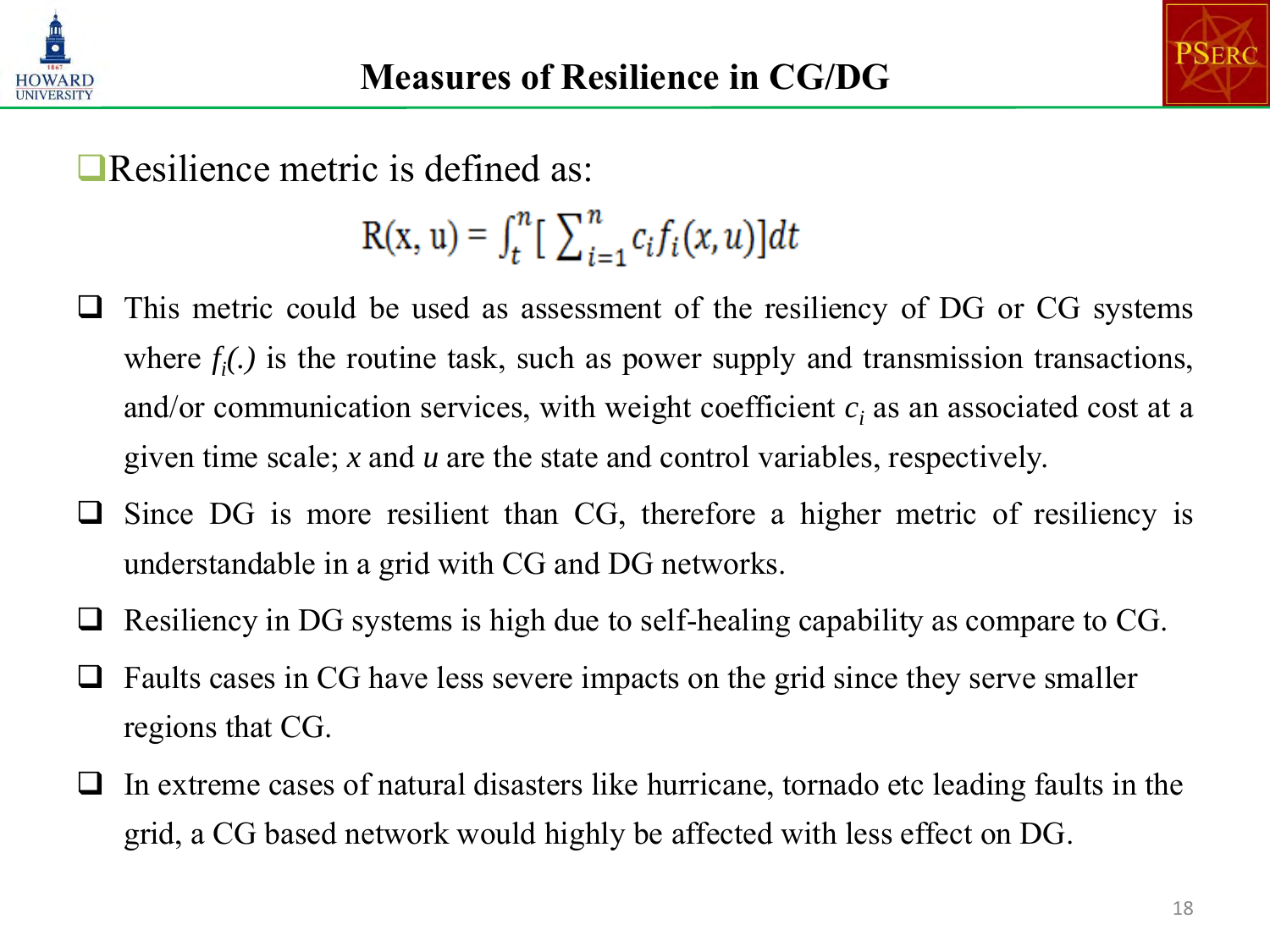

#### **Reliability Assessment Index-Expected Unserved Energy**

- $\Box$  EUE Measure of transmission system capability to continuously serve all loads at all delivery points while satisfying all planning criteria.
- $\Box$  Required information for computing EUE include
- Frequency of each contingency (outage/year)
- Duration of each contingency (hr/outage)
- Unserved MW load for each contingency
- $\Box$  EUE = sum of all the probabilistic weighted unserved MW for each contingency.

$$
EUE = \sum_{i=1}^{N} \sum_{y=1}^{Y} \sum_{d=1}^{D} \sum_{h=1}^{H} E_h
$$

□ Where:

**EUE** = Expected Unserved Energy (MW-hours/hour)

 $N =$  the number of Monte Carlo simulations for the period, which is typically one year using hourly level of granularity

- $Y =$  number of years in the study
- $D$  = number of days in each year that are simulated
- $H =$  number of hours in each day that are simulated
- $\mathbf{E}_h$  = the amount of unserved energy for this hour (in megawatt-hours)
- $N_h$  = the total number of hours simulated in the Monte Carlo study.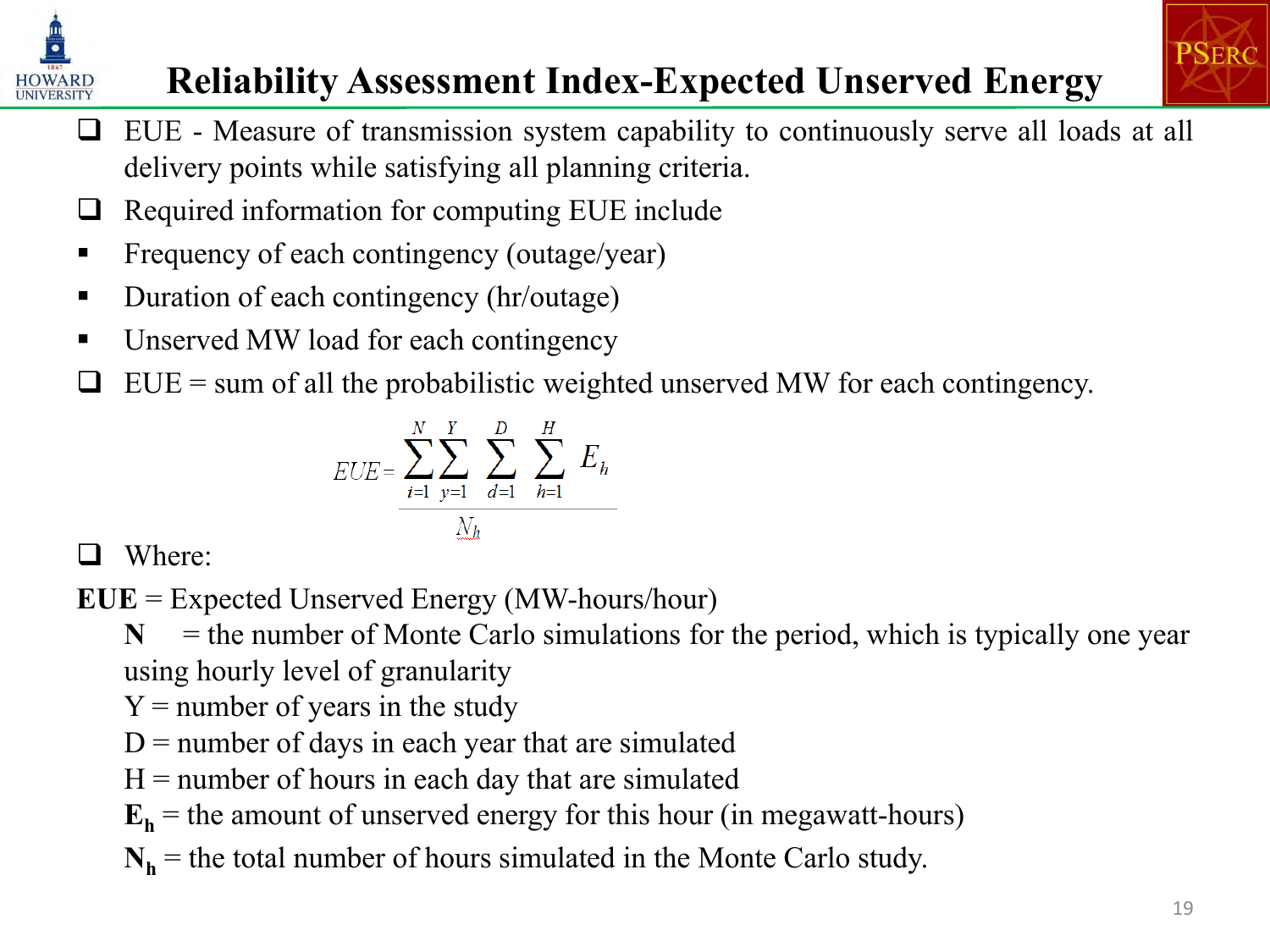



 **Loss of Load Probability (LOLP)** in units of *percent*, measures the probability that at least one shortfall event will occur over the time period being evaluated.

$$
LOLP = \frac{\sum_{i=1}^{N} S_e}{N}
$$

□ Where:

**LOLP** = Loss of Load Probability  $(\%)$ 

- $S_e$  = Simulation in which at least one significant event occurs. A significant event occurs when load and operating reserve obligations exceed resources including contingency operations (or event threshold limits).
- $N =$  the number of Monte Carlo simulations for the period, which is typically one year.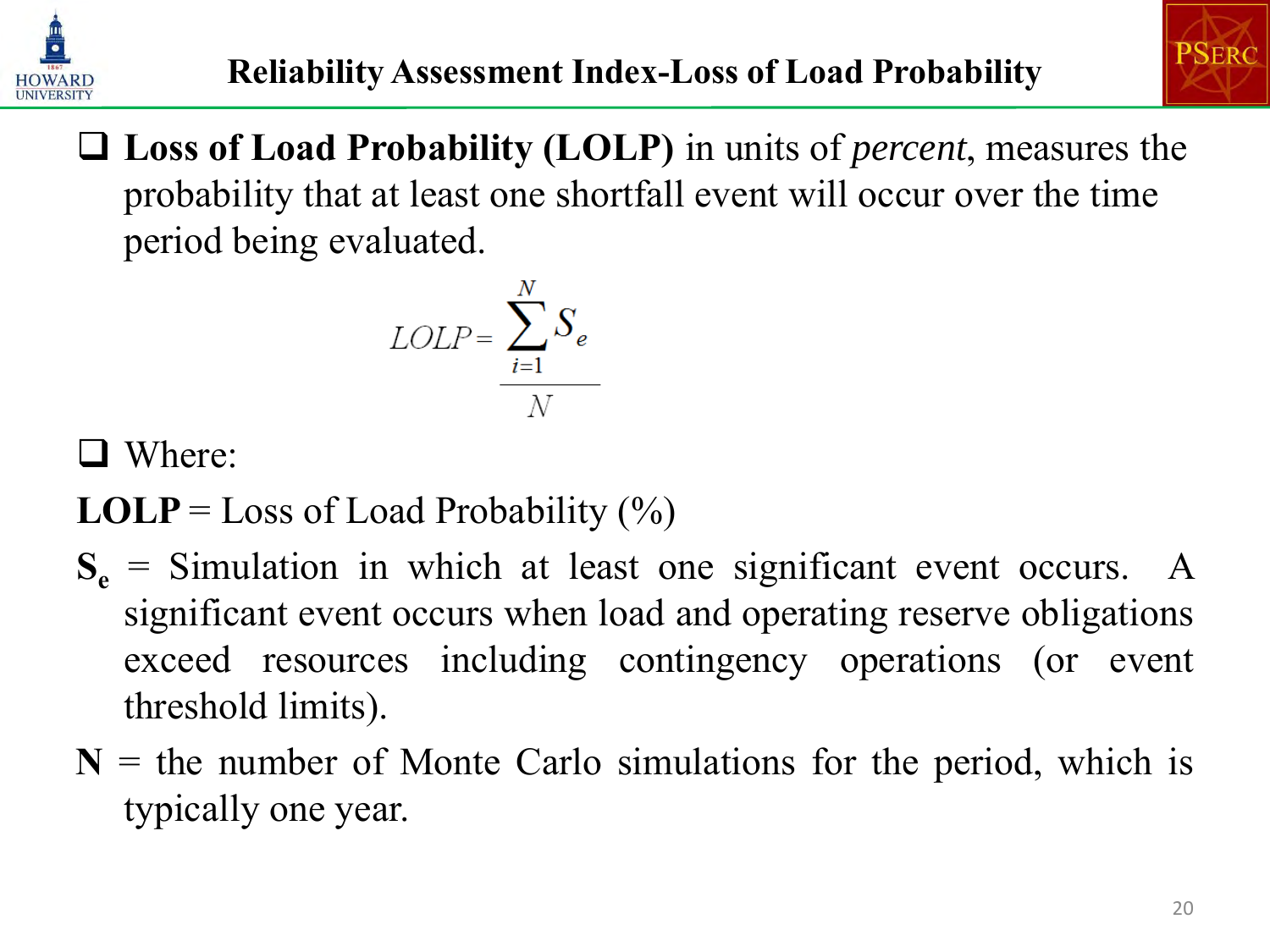



|  | Factors                | DG                      | CG                    | Recommendations          |
|--|------------------------|-------------------------|-----------------------|--------------------------|
|  |                        | Low reliability but has | High with more output | Combined DG and CG       |
|  | 1 Reliability          | power output limitation | power                 | with more DG in the grid |
|  |                        |                         |                       | Combined DG and CG       |
|  | $2$ Stability          | Good stability          | Better stability      | with more CG in the grid |
|  |                        |                         |                       | Combined DG and CG       |
|  | $3$ Faults in the grid | Less severe impact      | Severe impact         | with more DG in the grid |
|  | Extreme unforseen      |                         |                       | Combined DG and CG       |
|  | $4$ events             | Less impact             | High impact           | with more DG in the grid |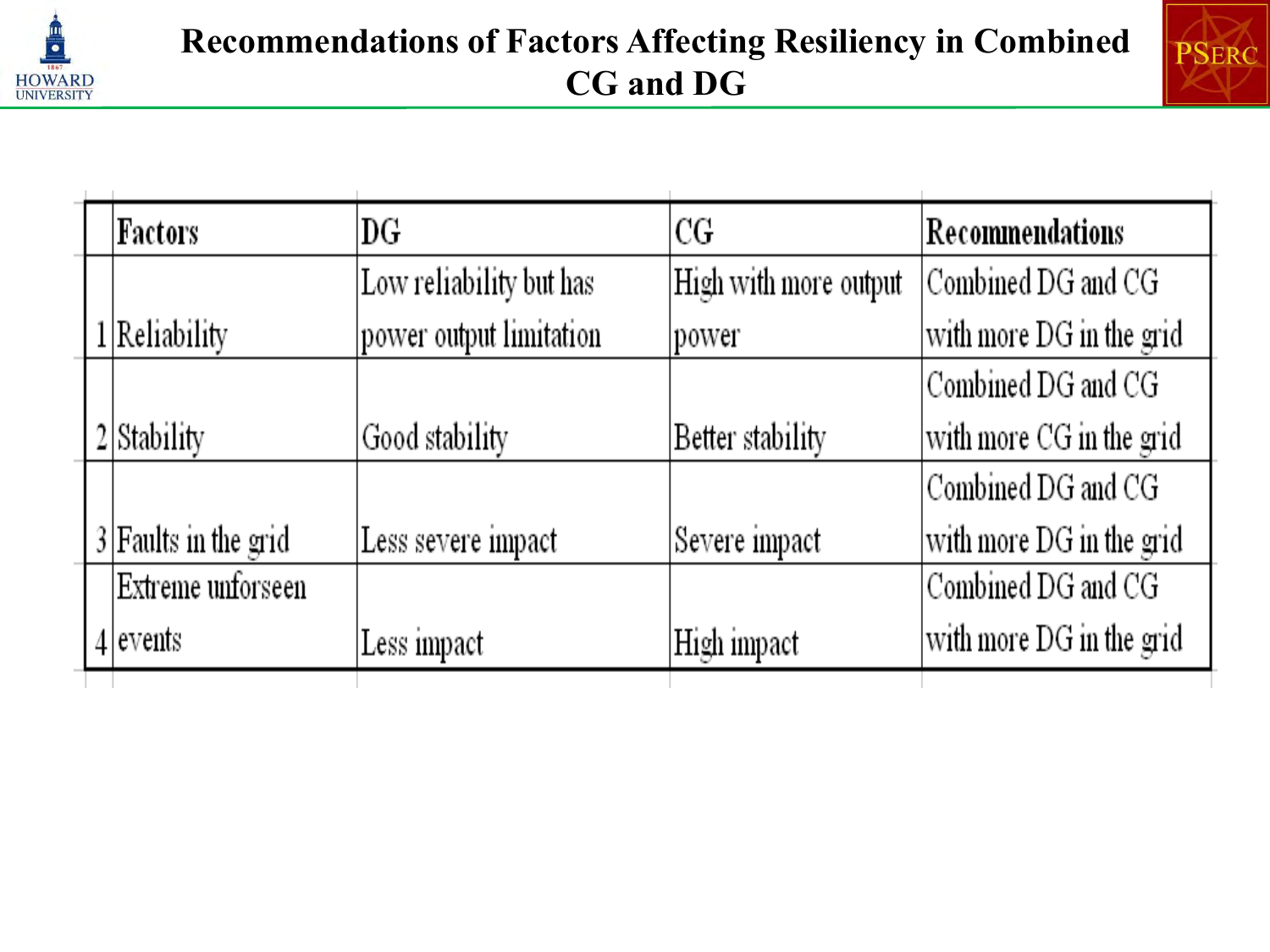



- $\Box$  As CG or DG systems continue to grow in size and capabilities, the current state of the art in power system reliability is being pushed to its limit.
- $\Box$  While power engineers try as much as possible to ensure that there is constant power availability to users, considerations of some natural disasters like earthquake, hurricane, tornado, snowflakes continually mitigate the availability of continued power being supplied to these consumers.
- A distributed generated system on the other hand has its location closer to power users. This architecture there needs not a transmission network. Hence, losses inherent in DG architecture are far less than CG system leading to more reliability for a DG-based grid.
- □ Based on the multi-dimensional factors that affect DG and CG operation, we revise here reliability performance metric which is to be incorporated in decision support tool for analyzing and determining the operational merits of DG and CG.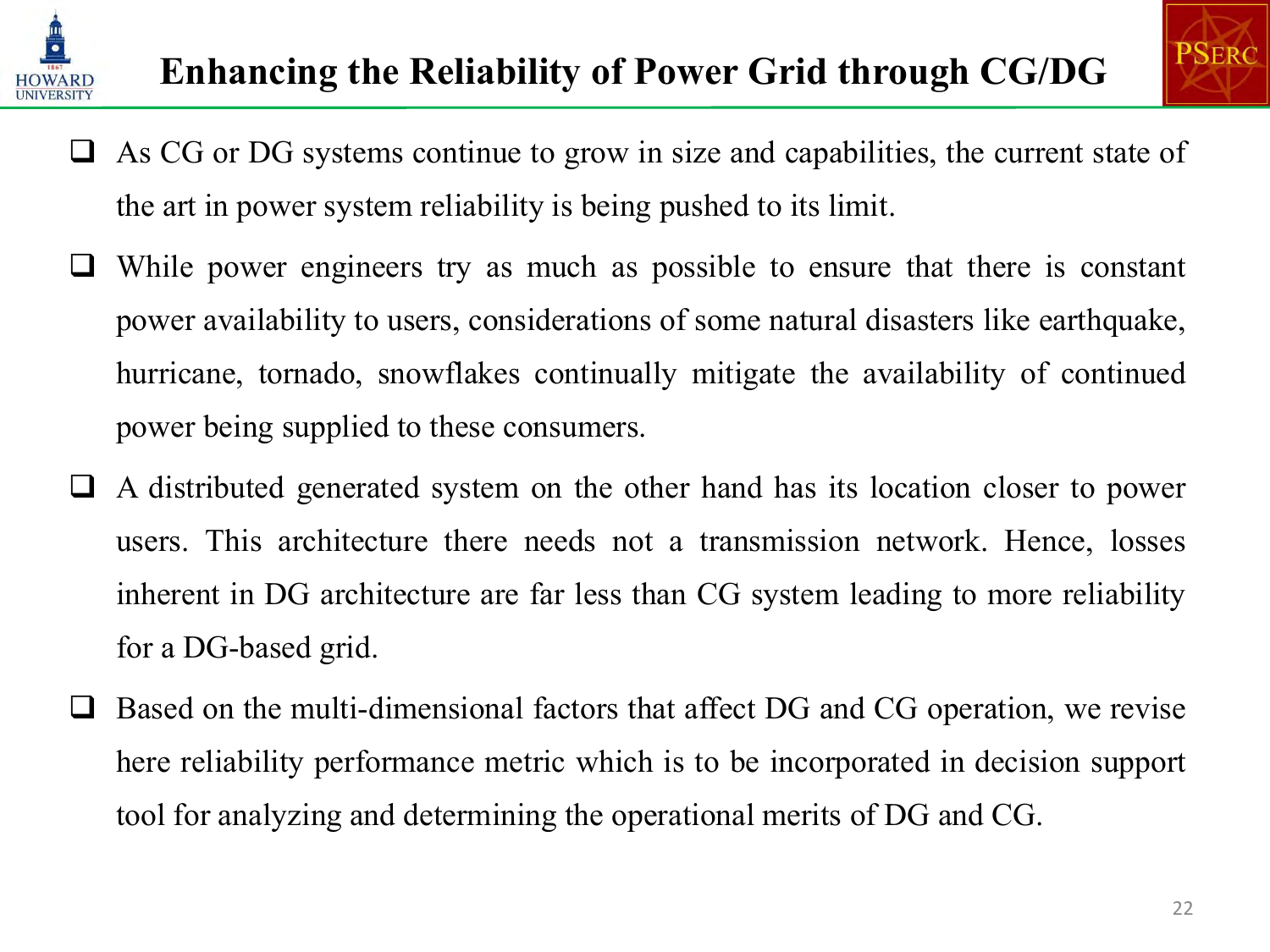



- $\Box$  Sustainability of a power system network is the capacity of the power grid to withstand load requirement and yet meet the power consumers need.
- $\Box$  Sustainability is also the capability of critical infrastructures to persist functions or services in a longer term.
- $\Box$  Evaluations of CG and DG shows that more installation capacity is required for a CG than a DG since the CG has more power demand on it than a DG (obviously not group of DG).
- $\Box$  Considering the cost of installation and ease of resource availability, DG systems could very well serve as better option to meet the increasing needs of consumers.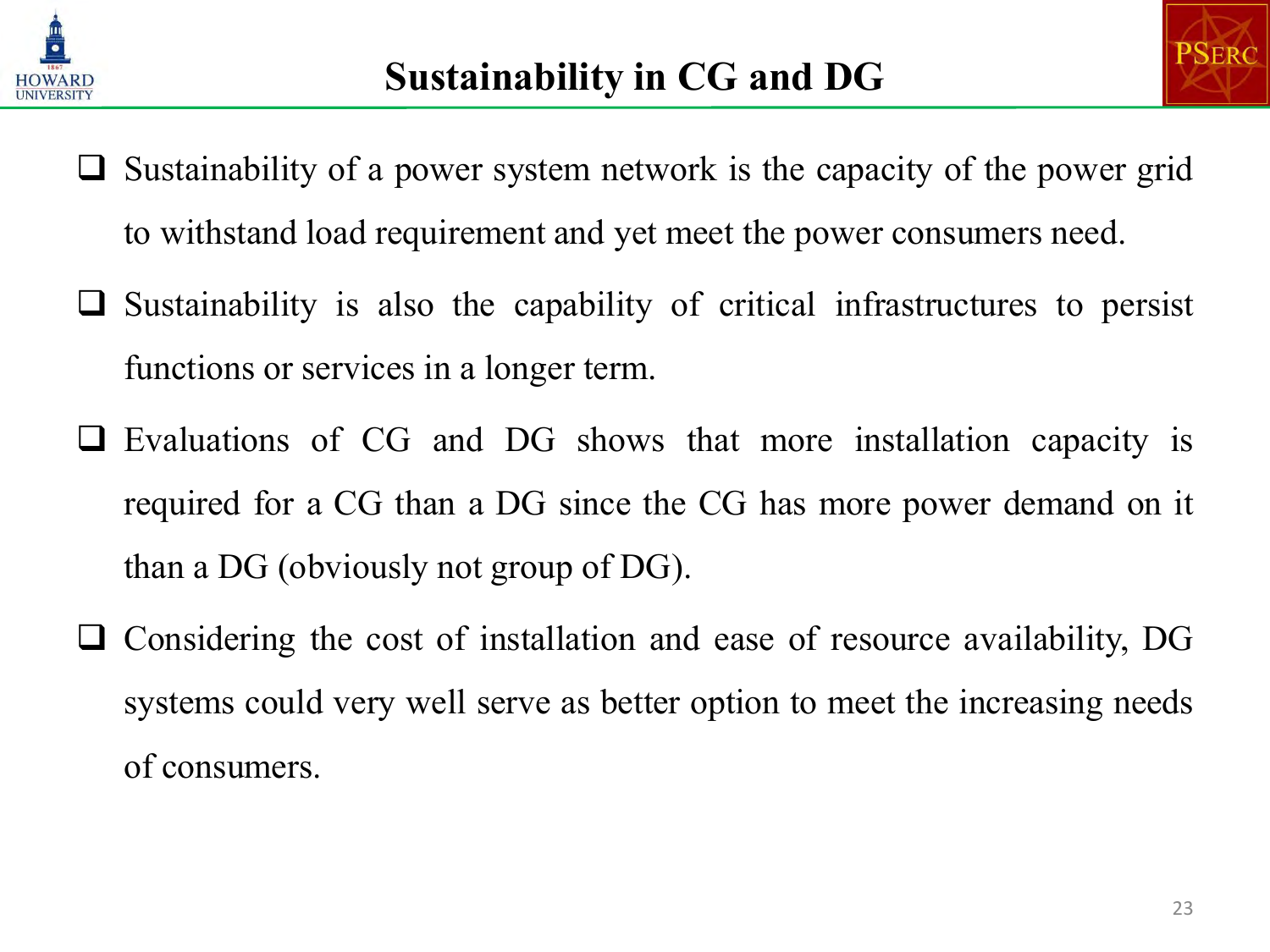



- $\Box$  Aim of sustainability in CG and DG is to address:
- Environmental protection such as it concerns climate change and conservation resources. How each of this will contribute to electric power system sustainability is the basis of CG and DG comparison.
- $\Box$  Health and safety in environment: This is an aggregate comparison to be undertaken depending on the location and type of technology use for DG.
- $\Box$  Security of Supply: A need arises at looking at the medium to long term availability or the diversity of fuel options from producing the power; consideration of low cost of availability reduction nor loss of grid or plant and also adaptability of DG to different fuel and resources.
- Economic impact in terms of job creation, increase in production of services, innovation, flexibility and increase knowledge.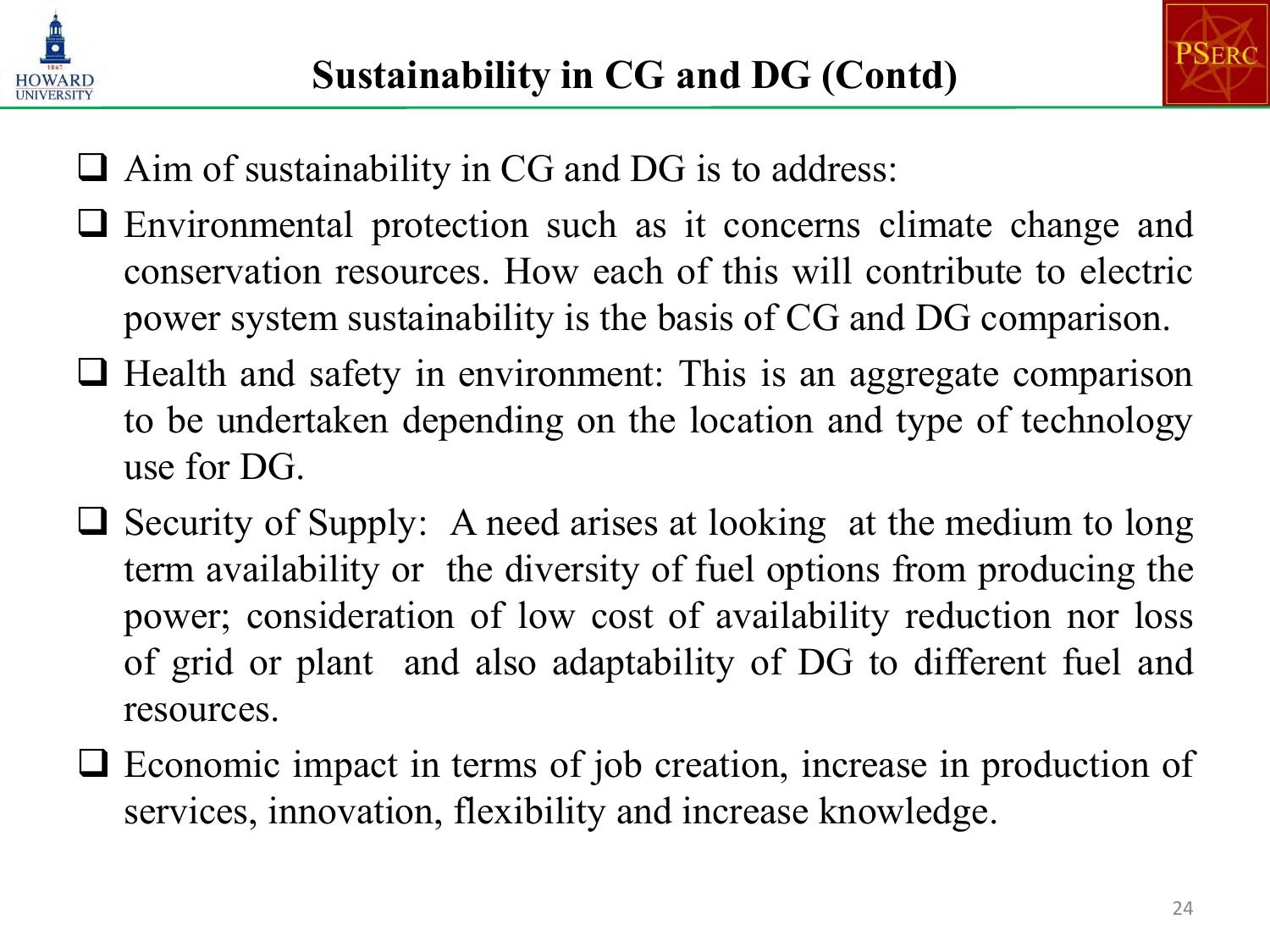



- Sustainability effects in CG is based obsolete technology, but power industry regulations largely derive from the unquestioned belief that central generation is optimal. In meeting the world's growing needs for electric power centralized generation will severely tax capital markets, fossil fuel markets and the global environment.
- However, sustainability in a DG system would aim at addressing the following:
- **Energy consumption reduction.**
- $\Box$  Reduction of sources of energy waste.
- Minimization of energy production pollution.
- Minimization of life-cycle costs of renewable energy resources.
- Sustainability in CG and DG Systems.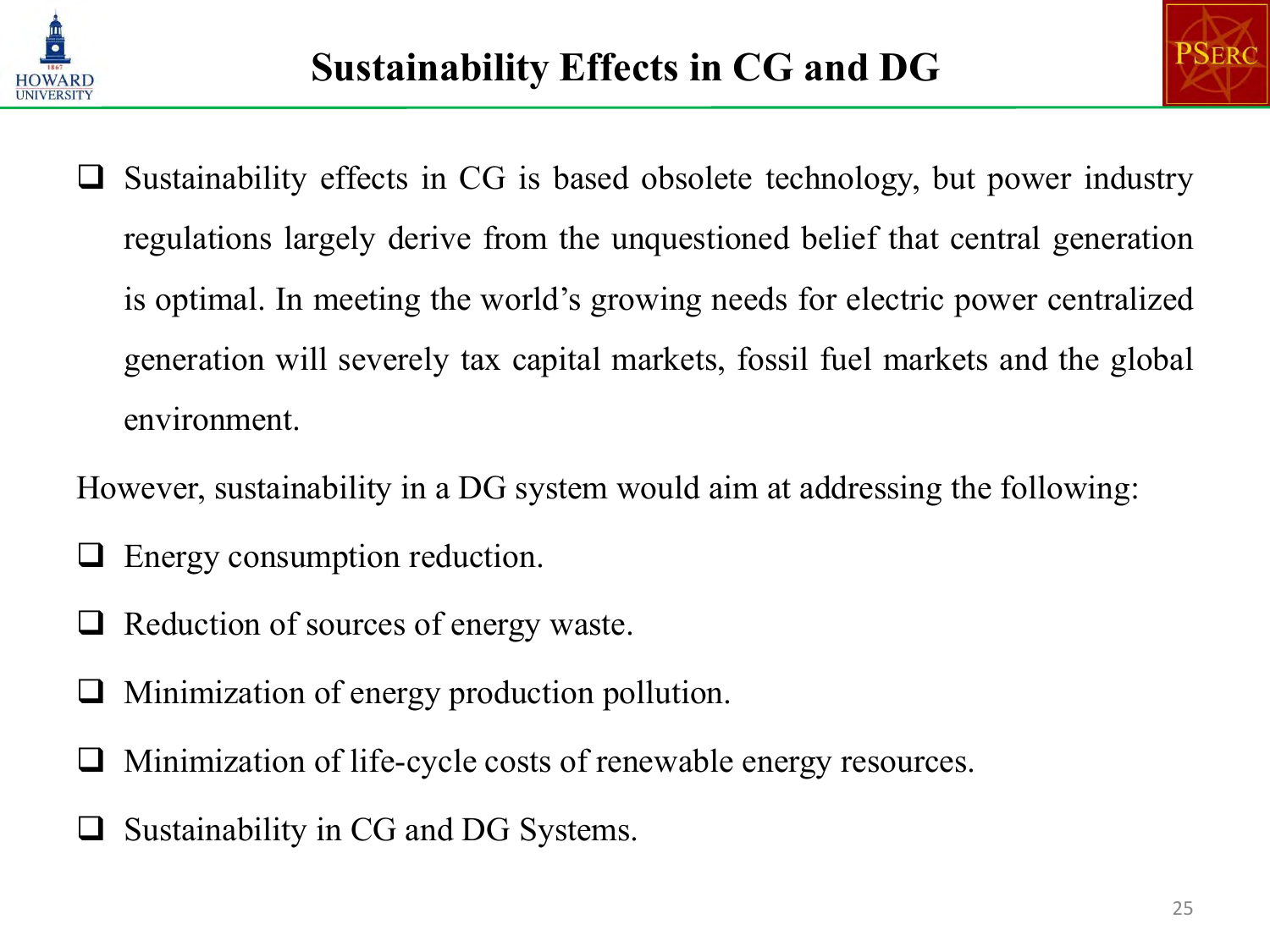

The sustainability metric could be defined as:

The sustainability metric could be defined as:

$$
T(S_r) = P(S_r)(f(S_r))^{-1} = \left[\sum_{j \in S_r}^{n} P_j\right] \left[\sum_{j \in S_r}^{n} P_j\right] \sum_{j \in S_r}^{n} \lambda_{jr} \, ]^{-1}
$$

This metric measures the level of sustainability of either a DG or CG networks where contingency *j* at certain load level is characterized with probability *pj* and transition rate is from and to other system states *j, r*.

A higher metric of sustainability is understandable in a grid with CG and DG networks

 $\Box$  The role of renewable energy to meet increased demand while at the same time reduce its impact on environmental pollution caused by emission is required. Current legacy system fitted with CG has been outgrown.

Electric grid of the future is to consider other energy sources. Bearing in mind that renewable energy resources (RER) is an attractive choice with advantages and disadvantages.

The question now is how much RER (or DG) will meet the demands for sustainability of the quality of life? CG on the other hand meets demand but has continued to reduce the quality of life due to emission.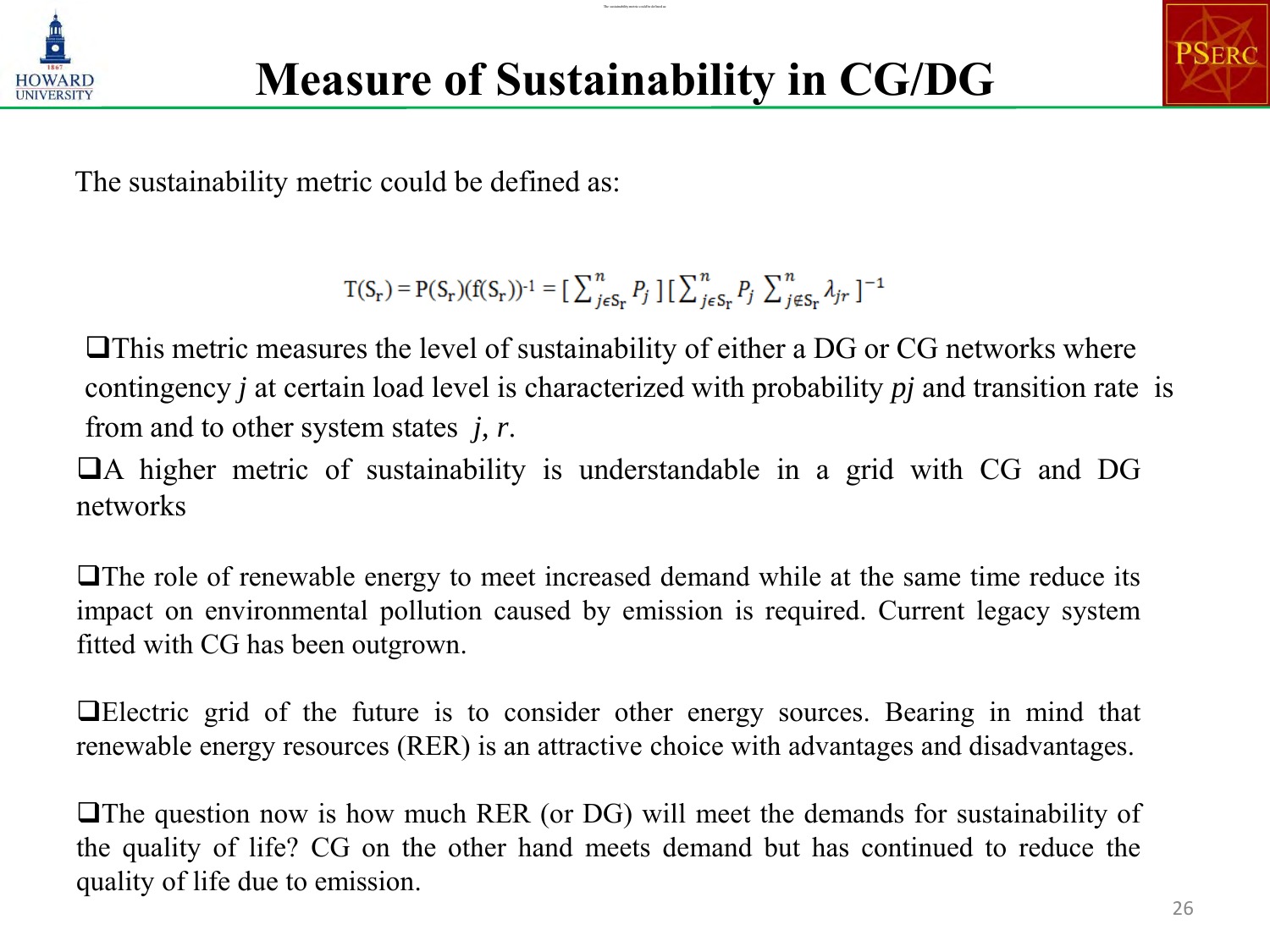



- $\Box$  Power quality is the set of limits of electrical properties that allows electrical systems to function in their intended manner without significant loss of performance or life.
- $\Box$  The term is used to describe electric power that drives an electrical load and the load's ability to function properly with that electric power. Without the proper power, an electrical device (or load) may malfunction, fail prematurely or not operate at all.
- The inclusion of power quality study to assessing the role of DG fundamental criteria that include: steady state voltage rise, voltage fluctuation, voltage dip, generator start-up and static voltage stability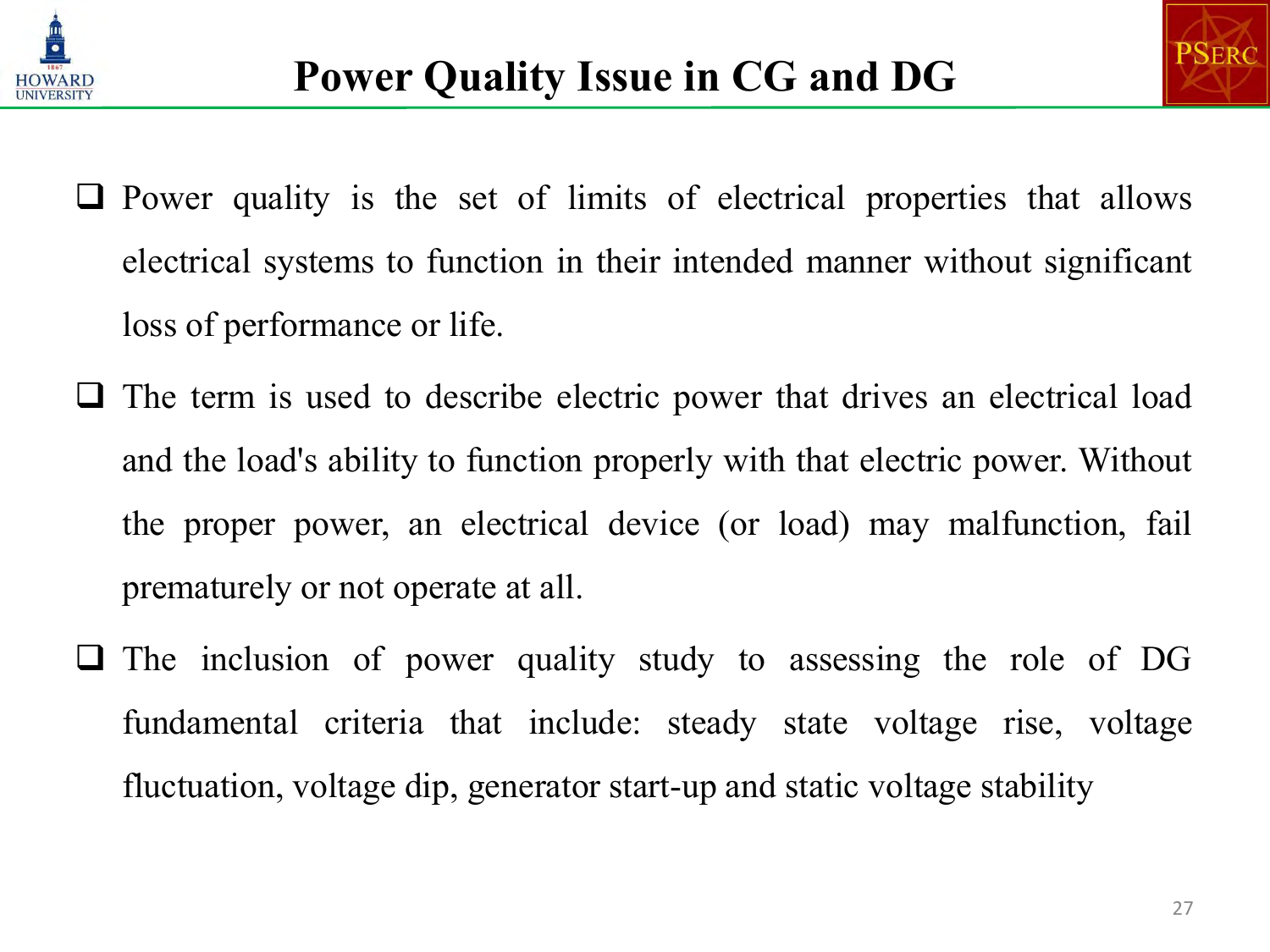



- CG networks are over long distances as compared to DG networks. It therefore follows that a CG network system is more prone to voltage fluctuations, voltage dip and instability when compared to a low ranger DG systems. This, however, does not limit power quality challenges to a CG system.
- DG networks are excellent power grid networks that can be used to address a grid power quality challenges by the incorporation of storage systems (flywheel, super-capacitors etc.) and equipment usable as power conditioner.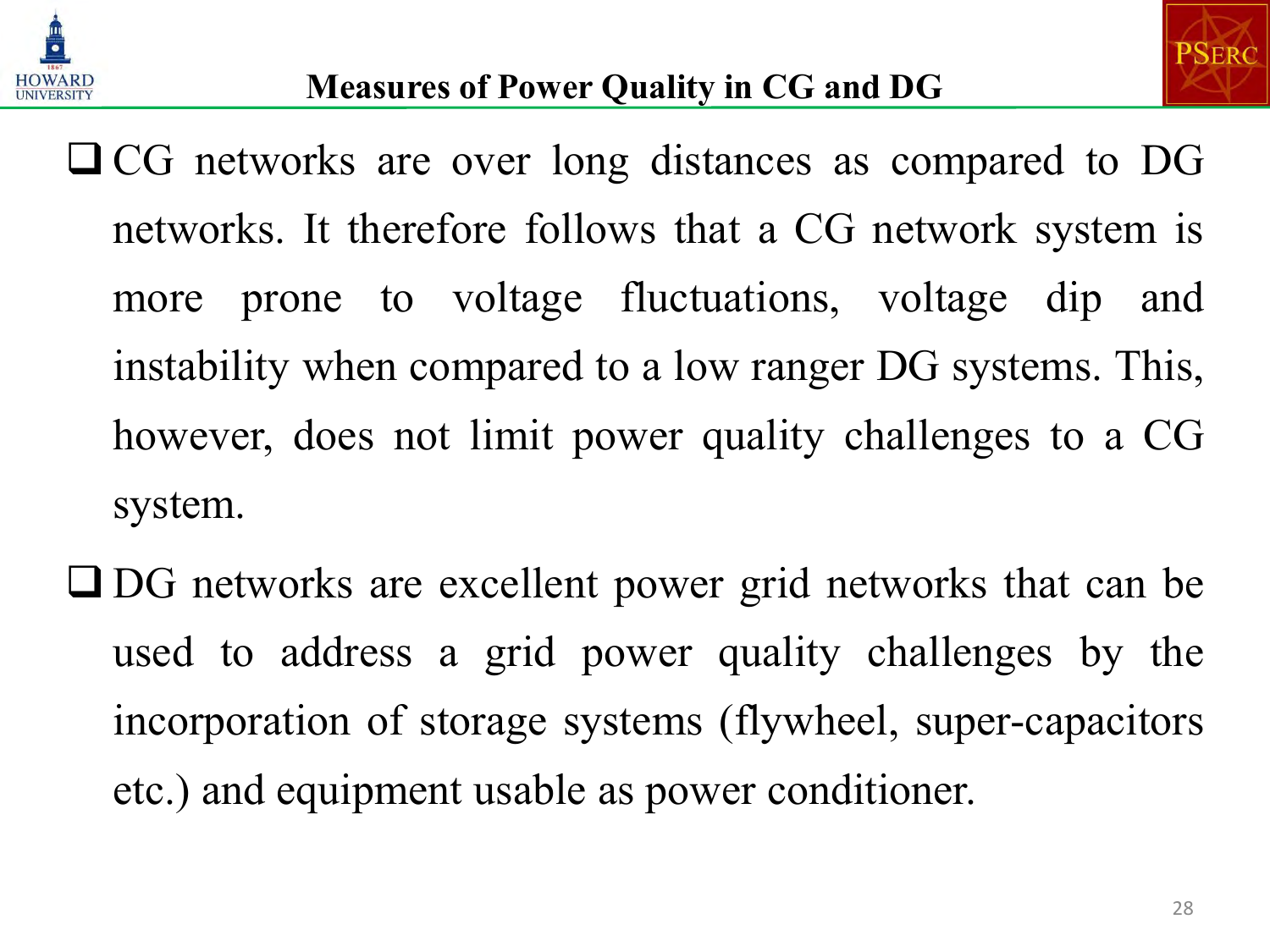



| Index                                | Definition                     | Main applications                                     |
|--------------------------------------|--------------------------------|-------------------------------------------------------|
| Total harmonic dis-<br>tortion (THD) | <b>CO</b>                      | General purpose; standards                            |
| IT product                           | $W_i^2 I_i^2$                  | Audio circuit interference; shunt capacitor<br>stress |
| Crest factor                         | $V_{\rm peak}$ / $V_{\rm rms}$ | Dielectric stress                                     |
| Unbalance factor                     |                                | Three phase circuit balance                           |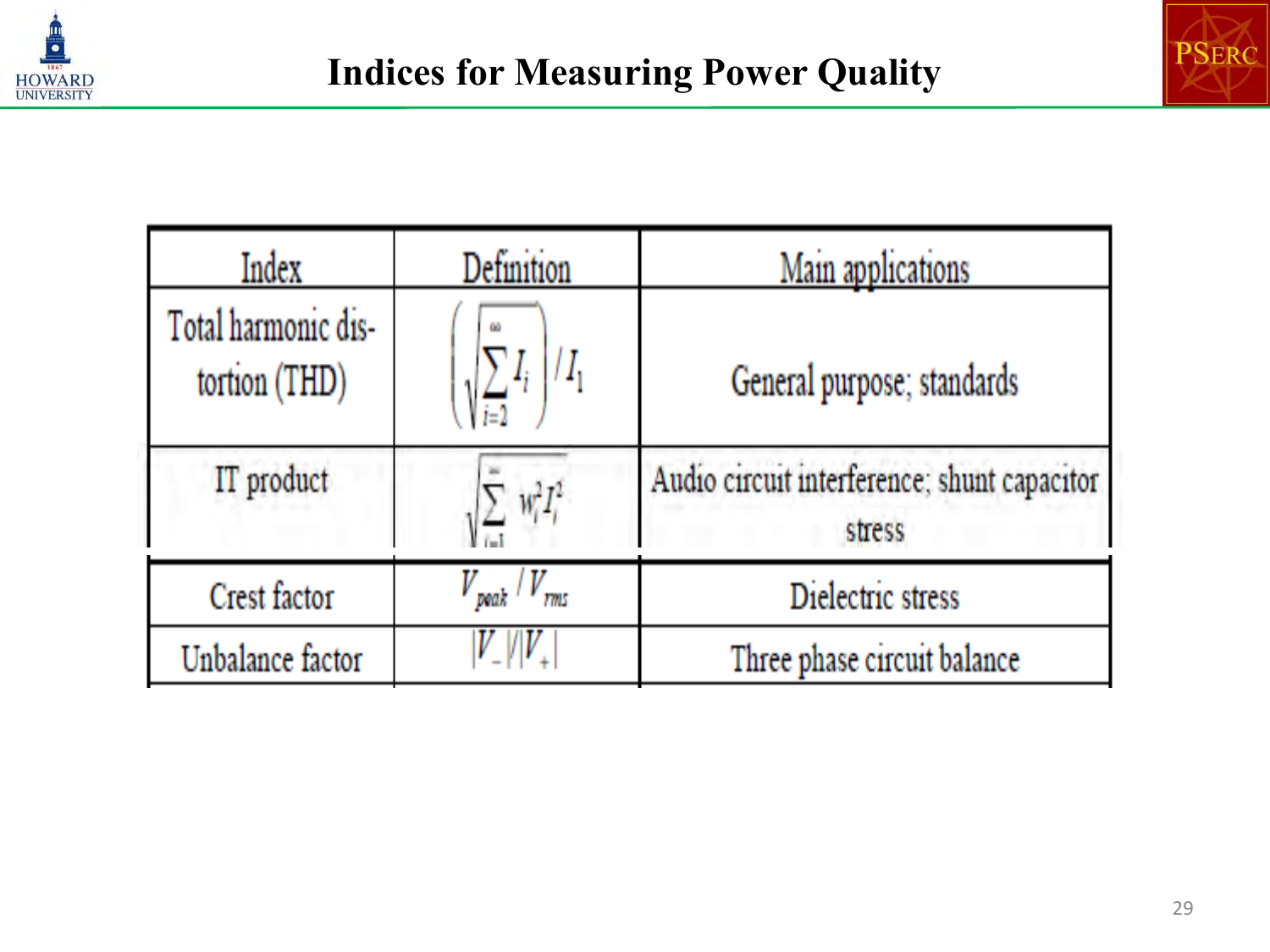

#### *DG Grounding Issue:*

- A grid-connected DG, whether directly or through a transformer, should provide an effective ground to prevent un-faulted phases from over-voltage during a singlephase to ground fault.
- DG can reduce power losses and defer utility investment for network enforcing; on the other hand, the DG interacts with the power quality (PQ) of the distribution network.
- $\Box$  DG can introduce several disturbances causing a reduction of PQ levels, such as:
- **Transients, due to large current changes during connection**

or disconnection of the generators.

- Voltage fluctuations, due to cyclic variations in the generator output powers;
- Long-duration voltage variations, due to generator active and reactive power variations;
- Unbalances, due to single-phase generators.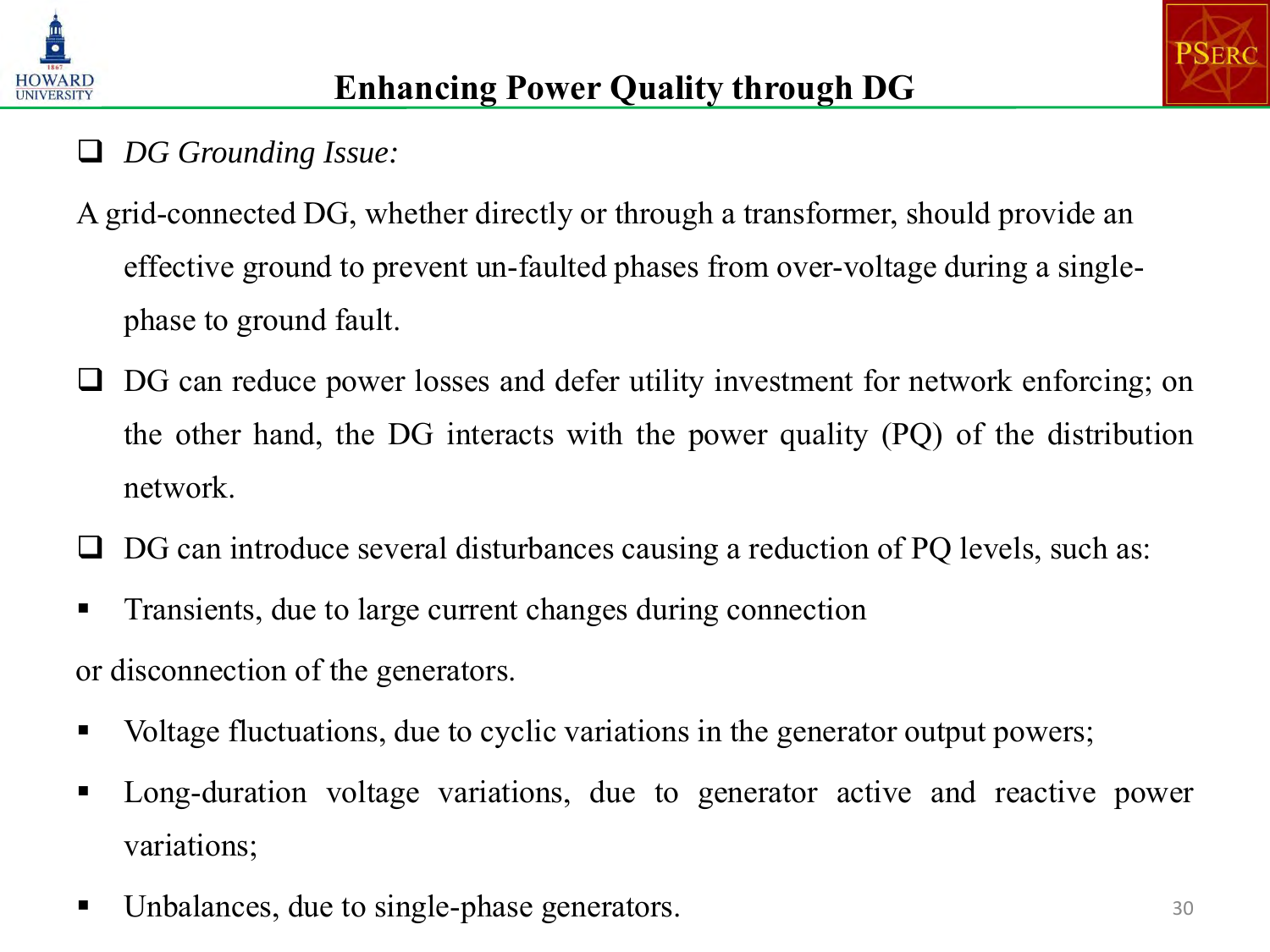



|  | Factors         | DG                                             | СG                                                  | <b>Options</b>           |
|--|-----------------|------------------------------------------------|-----------------------------------------------------|--------------------------|
|  |                 | Low but has power                              | High with more output                               | Combined DG and CG       |
|  | Emissions       | output limitation                              | power                                               | with more DG in the grid |
|  |                 |                                                |                                                     | Combined DG and CG       |
|  | 2 Power Quality | Good Power quality                             | Better power quality                                | with more CG in the grid |
|  |                 |                                                |                                                     | Combined DG and CG       |
|  |                 | 3 Quality of Service Better quality of service | Less quality of service co with more DG in the grid |                          |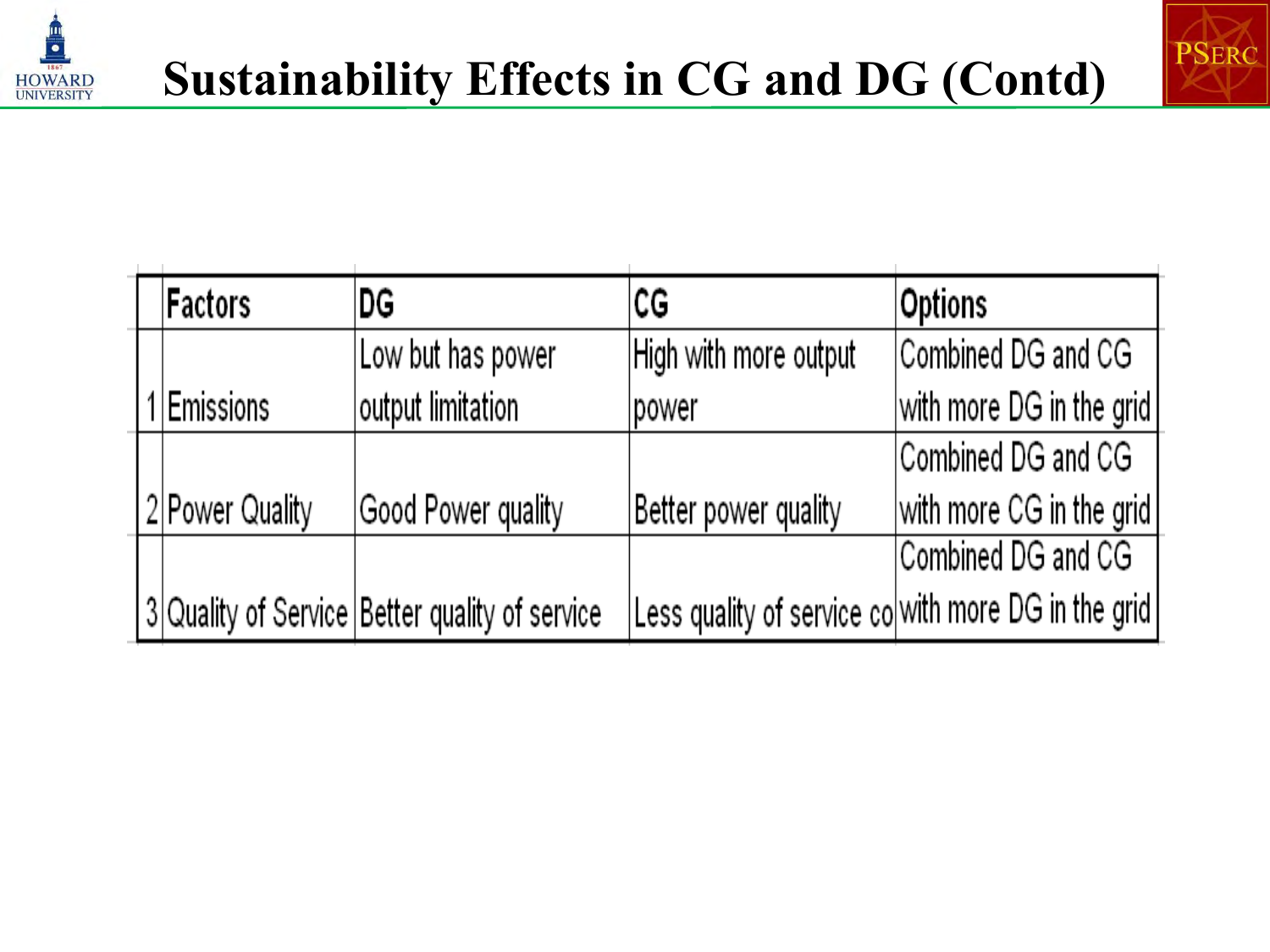# **E**<br>**EQUARD** Standards for Enhancing Interoperability and Security in CG and DG **PSERC**

 $\Box$  To enhance the proper selection of DG or CG in the future grid, standards and operational requirements such as interoperability has to be developed with approved standards integrating CG and DG. This presentation has provided part of the scenarios for deciding on whether more DG or CG should be used in future selection of grid regulation for better operational security.

Security issue in CG and DG has necessitated the following standards

- $\Box$  The Institute of Electrical and Electronic Engineers (IEEE) in 1999 started devising a universal interconnection standard for a distributed generation
- $\Box$  This was necessitated given the fact that major barriers or challenges posed by DG was as a result of inappropriate interconnection between the DG and a power system network.
- By the winter of 1999, IEEE came up with the standards for DG and termed it IEEE P1547. Its purpose is to set up a uniform standard for distributed generation of 10MW or lesser.
- $\Box$  These standardized requirements are relevant to the performance, operation, testing, safety, and maintenance of the interconnection.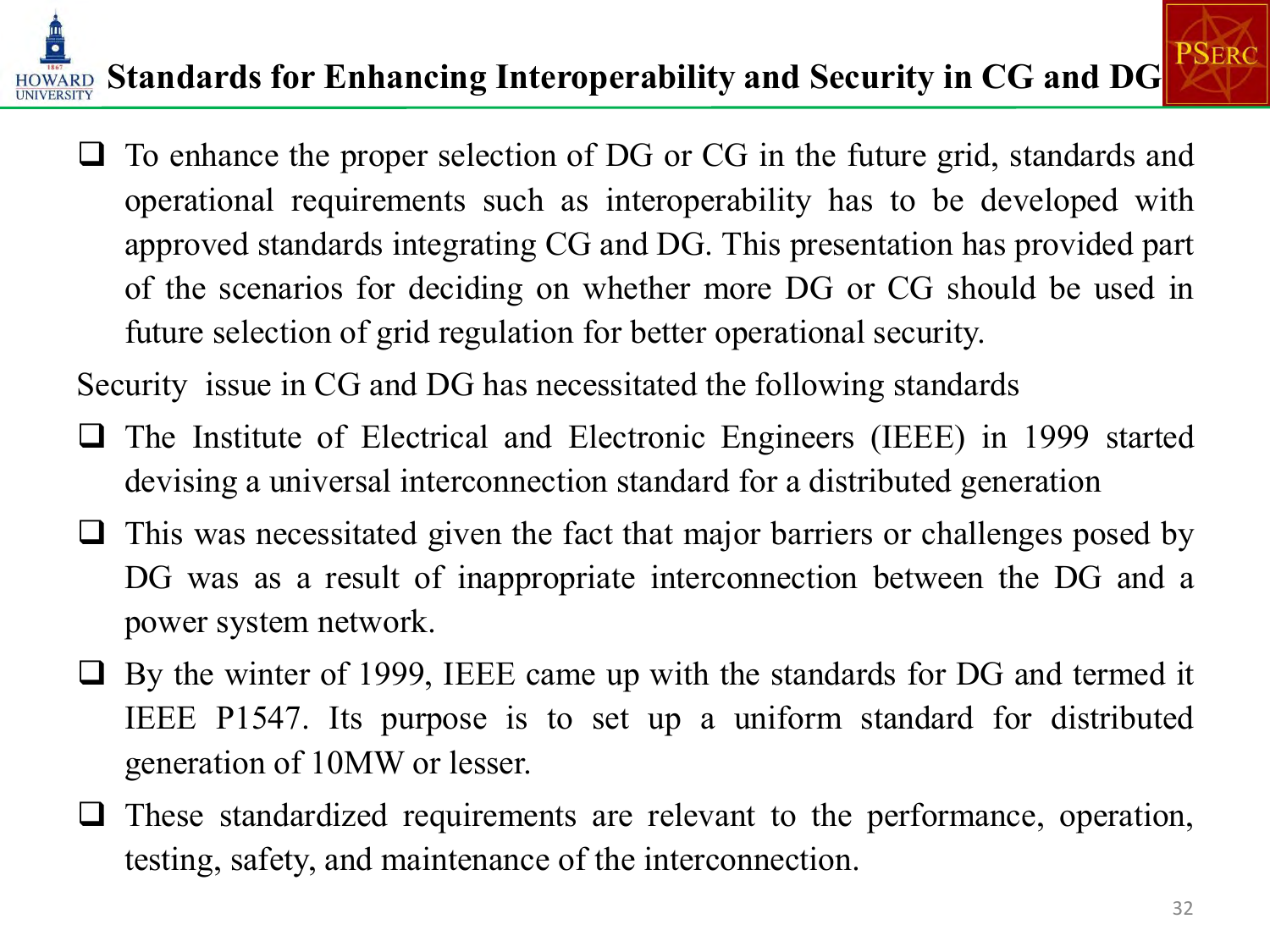



- $\Box$  Distributed generations can be depicted as attractive energy resource solutions whether in the near future or long-term when the energy supply and capacity challenges becomes critical.
- There are numerous benefits in distributed generations. Some of such benefits reiterated include: increased power supply efficiency, reduced line losses, greenhouse gas emissions reduction, decreased distribution and transmission infrastructural spending.
- With all these benefits coupled with enhanced security, stability and flexibility of the distributed generation, it thus becomes vital to evaluate the roadmap for distributed generations.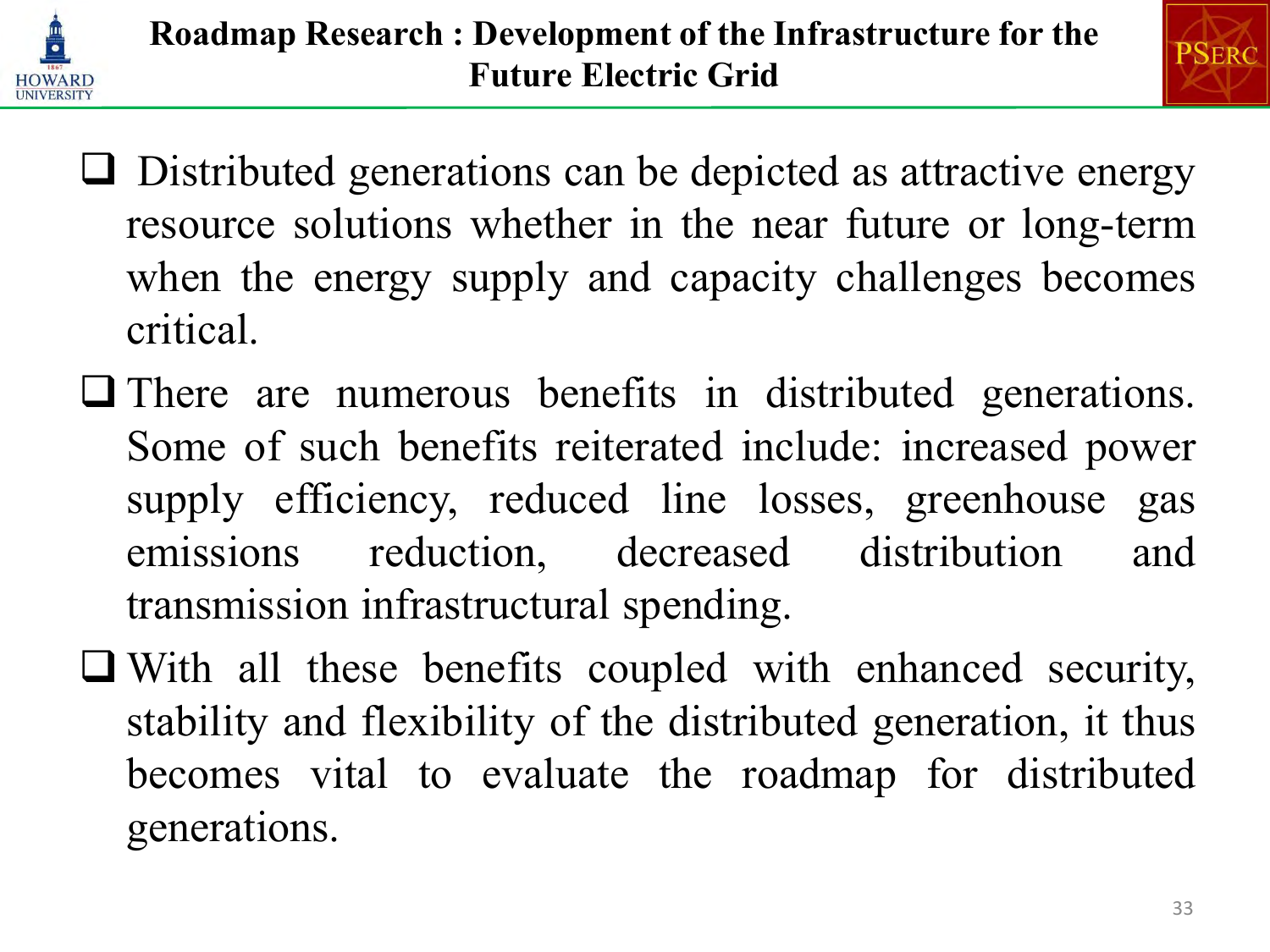

#### **Roadmap Research: Development of the Infrastructure for the Future Electric Grid (Contd)**

- □ Identification of the Roadmap: A National Research Agenda for Development of the Infrastructure for the Future Electric Grid will include:
- Determination of costs and trades off between CG and DG with respect to control costs, life cycle analysis, and protection and maintenance
- Introduction of resilience metric into power systems planning and operation which will help to evaluate stability margin, demand response, reliability issues of the system under resilience.
- Determination of sustainability metric into power systems planning and operation will help to determine emissions effect, as well as power quality issues of the system under sustainability.
- □ Determination of value added CG and DG incentives for renewable energy storage, plug-in cars, ramping, and price response, and demand management in the grid.
- $\Box$  Better use of new tools like phasor measurements, time of day pricing, and other intelligent infrastructure for system support
- $\Box$  Develop better and faster algorithms which include decision support tools, adaptive predictive model and state estimation for better management Development of new curriculum and education to provide human capacity training and planning.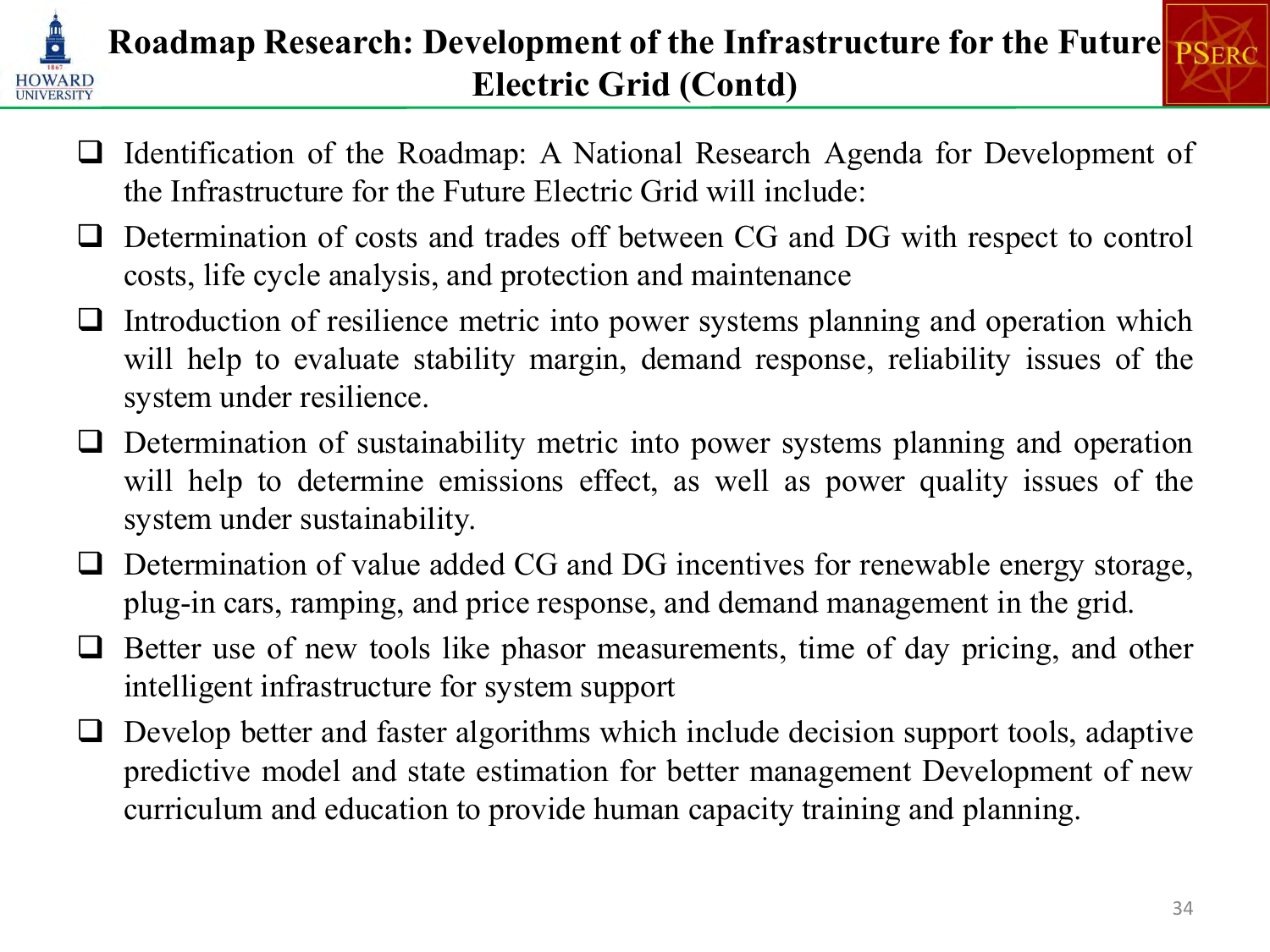



- Impact studies and analysis, which include reliability, stability, and network congestion.
- Mitigation of market power.
- The economic incentives to owners of clean DG technologies and the reduced health risks to society.
- $\Box$  Reduced Security Risk to Grid.
- $\Box$  Voltage Support to Electric Grid.
- □ Land Use Effects: The value of reducing "foot-print" or space needed by generation, transmission and distribution infrastructures.
- $\Box$  System Losses.
- Combined Heat and Power/Efficiency Improvement.
- **Q** Consumer Control.
- Ancillary Services. The value of providing spinning reserve, regulation, or other ancillary services with respect to the cost-benefit analysis study.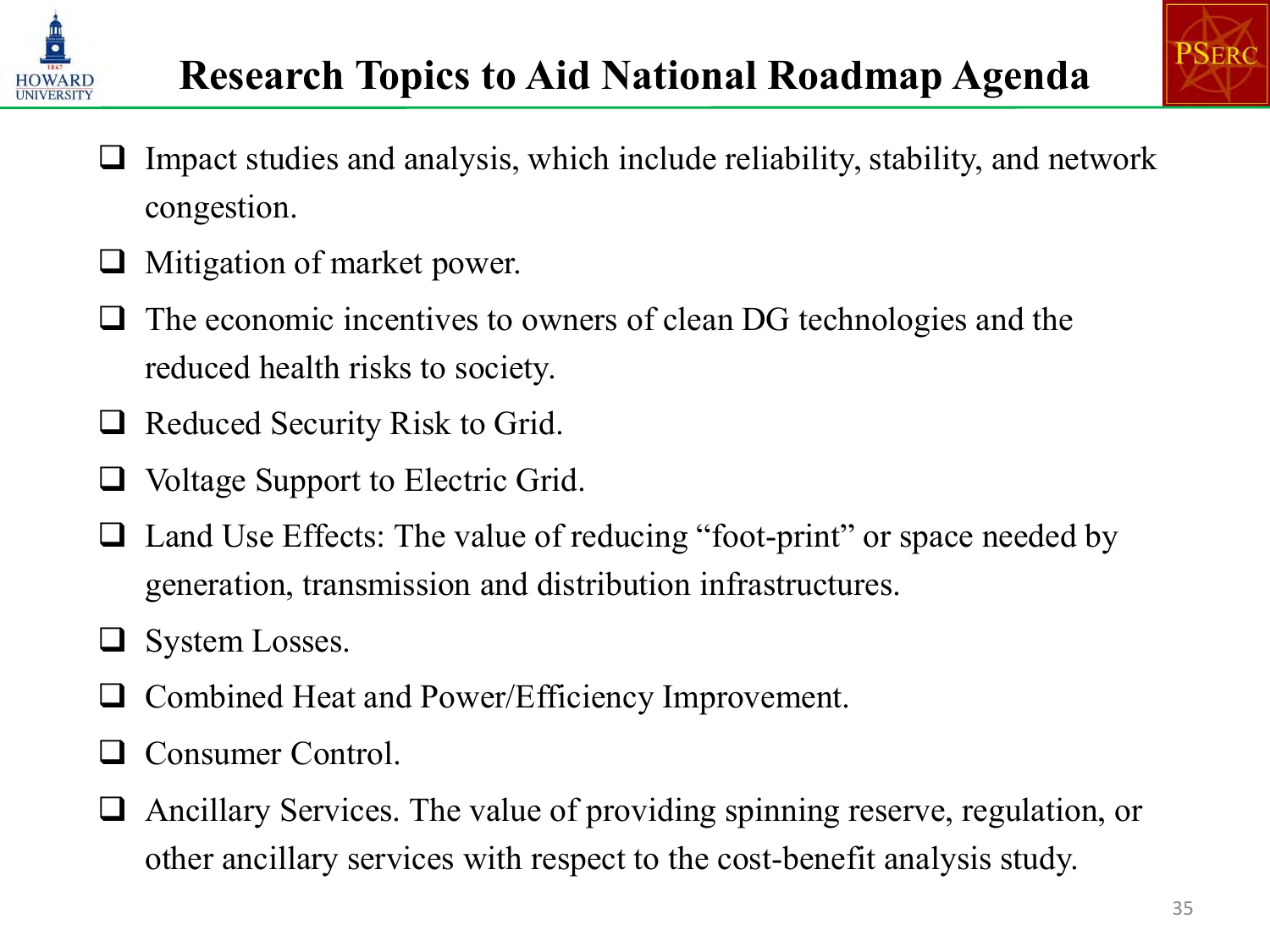



|            |                     |                                                                     | <b>Suggested Period</b> |
|------------|---------------------|---------------------------------------------------------------------|-------------------------|
| Roadmap    | Factors             | Combined CG and DG                                                  | of Roadmap              |
|            |                     | Combined CG and DG will determine costs and trades off              |                         |
|            |                     | between CG and DG with respect to control costs, life cycle         |                         |
|            |                     | analysis, and protection and maintenance.                           |                         |
|            |                     | Mixture of CG and DG will determine incentives for renewable        |                         |
|            |                     | energy storage, plug-in cars, ramping, and price response, and      |                         |
|            |                     | demand management in the grid                                       |                         |
|            |                     | Better use of new tools like phasor measurements, time of day       |                         |
|            |                     | pricing, and other intelligent infrastructure for system support is |                         |
|            | Cost                | attained with mixed CG and DG.                                      | Short term              |
|            | Economic of Scale   | The economic incentives to owners of clean DG technologies          |                         |
|            | Service Enhancement | combined with CG leads to reduced health risks to society.          | Short term              |
|            |                     | Develop better and faster algorithms which include decision         |                         |
|            |                     | support tools, adaptive predictive model and state estimation for   |                         |
| Research   | Computational tools | better management and planning.                                     | Medium term             |
|            | Reliability         |                                                                     |                         |
|            | Stability           | Appropriatre resilient metric applied to the power systems planning |                         |
|            |                     | and operation would help to evaluate stability margin, demand       |                         |
|            |                     | response, reliability issues of the system under resilience for a   |                         |
| Resilience | Quality of Service  | more robust CG and DG.                                              | Short term              |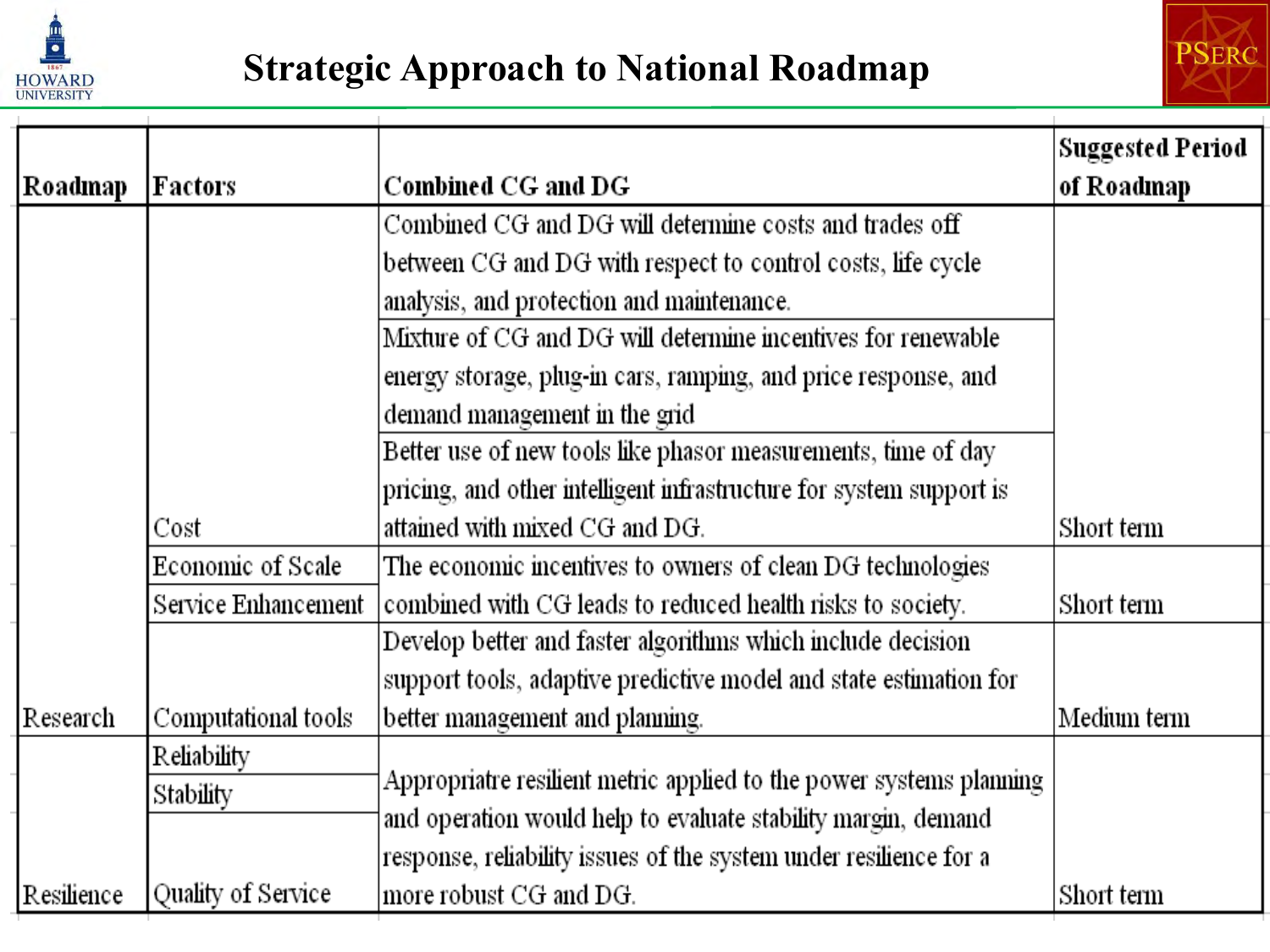



| Roadmap       | Factors                        | Combined CG and DG                                                   | <b>Suggested Period</b><br>of Roadmap |
|---------------|--------------------------------|----------------------------------------------------------------------|---------------------------------------|
|               |                                | To eliminate emission, the mixture of DG and CG is pertinent to $\,$ |                                       |
|               | Emissions                      | be deployed.                                                         | Long term                             |
|               |                                | Land Use Effects - The value of reducing space needed by             |                                       |
|               |                                | generation, transmission and distribution infrastructures is         |                                       |
|               |                                | promoted leading to reduced security risk to the grid for the CG     | Short and Long                        |
|               | Environmental Impact   and DG. |                                                                      | ∣term                                 |
|               |                                | DG can reduce power losses and defer utility investment for          |                                       |
|               |                                | network enforcing better than CG; on the other hand, the DG          |                                       |
|               | Sustainability Power Quality   | interacts with the power quality (PQ) of the distribution network.   | Long term                             |
|               |                                | Land use in CG and DG comprises the institutional arrangement.       |                                       |
|               |                                | This is aiming at addressing economic of scale, cost resiliency      |                                       |
| Institutional |                                | and sustainability benefits in combined CG and DG would better       | Short, medium and                     |
| Arrangement   |                                | lead to institutional arrangement.                                   | long term                             |
| Human         |                                |                                                                      |                                       |
| Capacity      |                                | This work is aimed at developing new curriculum and education to     | Short, medium and                     |
| Building      |                                | provide human capacity training.                                     | long term                             |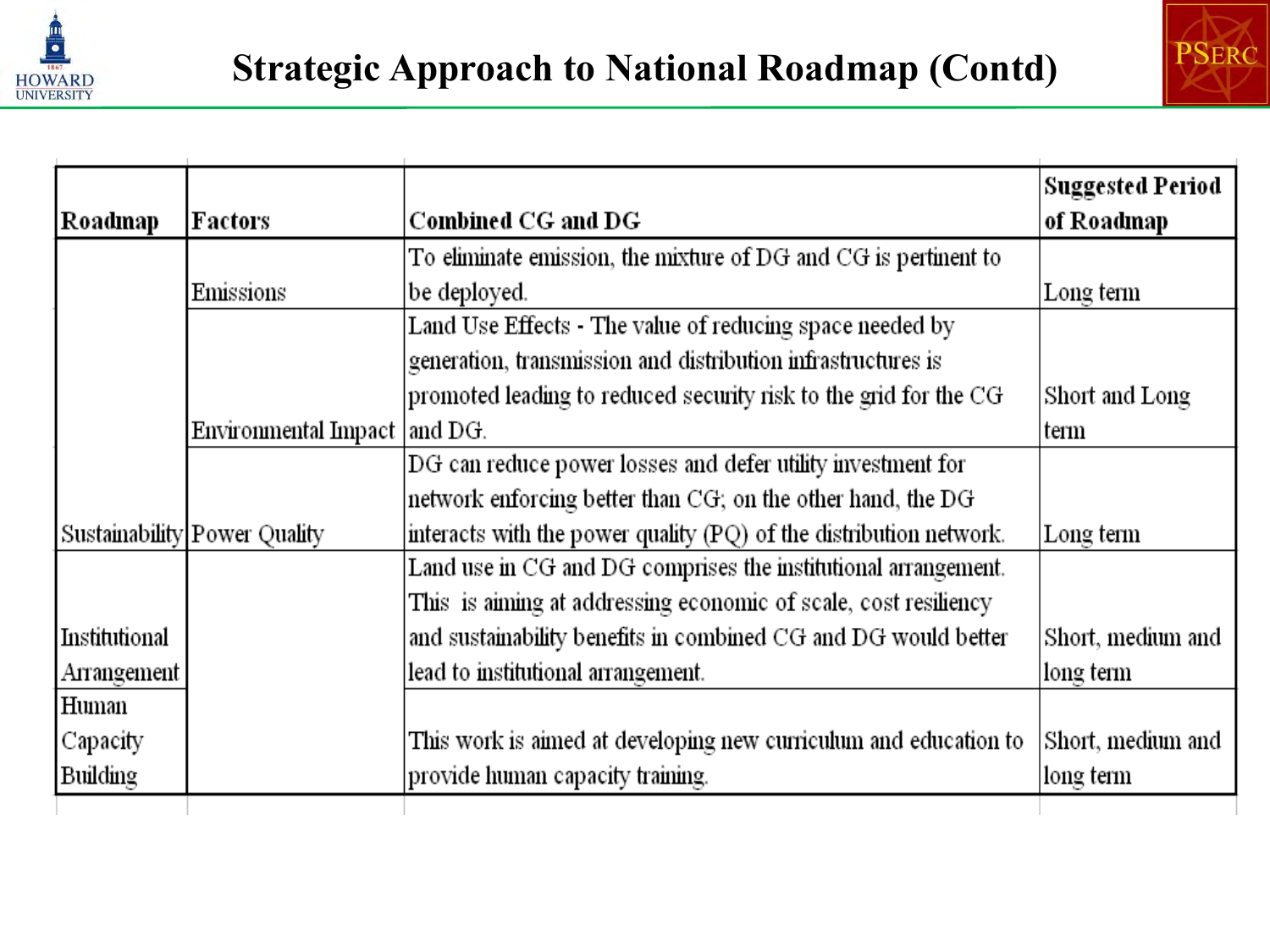

#### **Conclusion**

- **PSERC**
- This presentation has been reviewed based on different technology, options for serving power demands. In the future, flexible grid DG based on renewable energy has proven to be of interest to utility, government and independent power producers (IPP) due to its affordability and flexibility to penetrate the grid's networks.
- $\Box$  Firstly, CG continues to be attractive due to its availability for large power production and some areas. The challenge remains to what extent can we co-optimize CG integration in the future grid? This presentation addresses this question. It also summarizes the various viewpoints in terms of economic of scale or index for comparing DG and CG that will justify and develop a policy that will promote economic of scale, optimal cost, resiliency, and sustainability.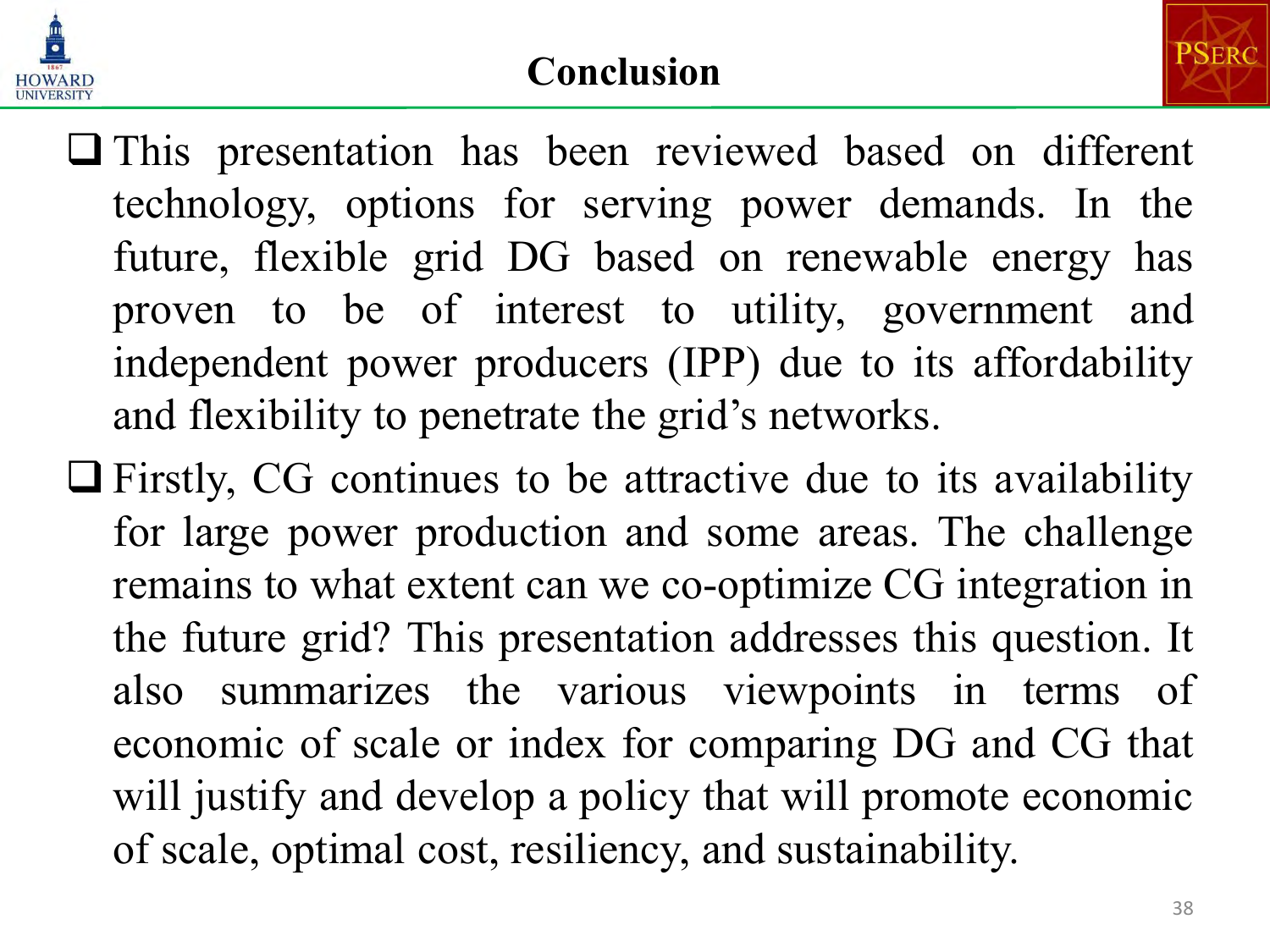



 $\Box$  Secondly, the issue of resiliency is caused by unforeseen events which have been discussed to value CG and DG. This purpose is to optimize the coordination of CG and DG that will provide a resilient source of power in the future grid. The resilient aspect of this presentation also concerns the issue of reliability and power quality of DG and CG. The next attribute for comparison involves the development of DG or CG based sustainability. Issues of DG to provide cleaner environment and reduce emissions are discussed. The disadvantages of DG resources are also compared with CG in the presentation.

 $\Box$  Therefore, based on the analysis in the presentation challenges arise to provide opportunity for research and development and this has helped to shape or direct a national roadmap for development of a combined DG and CG based networks.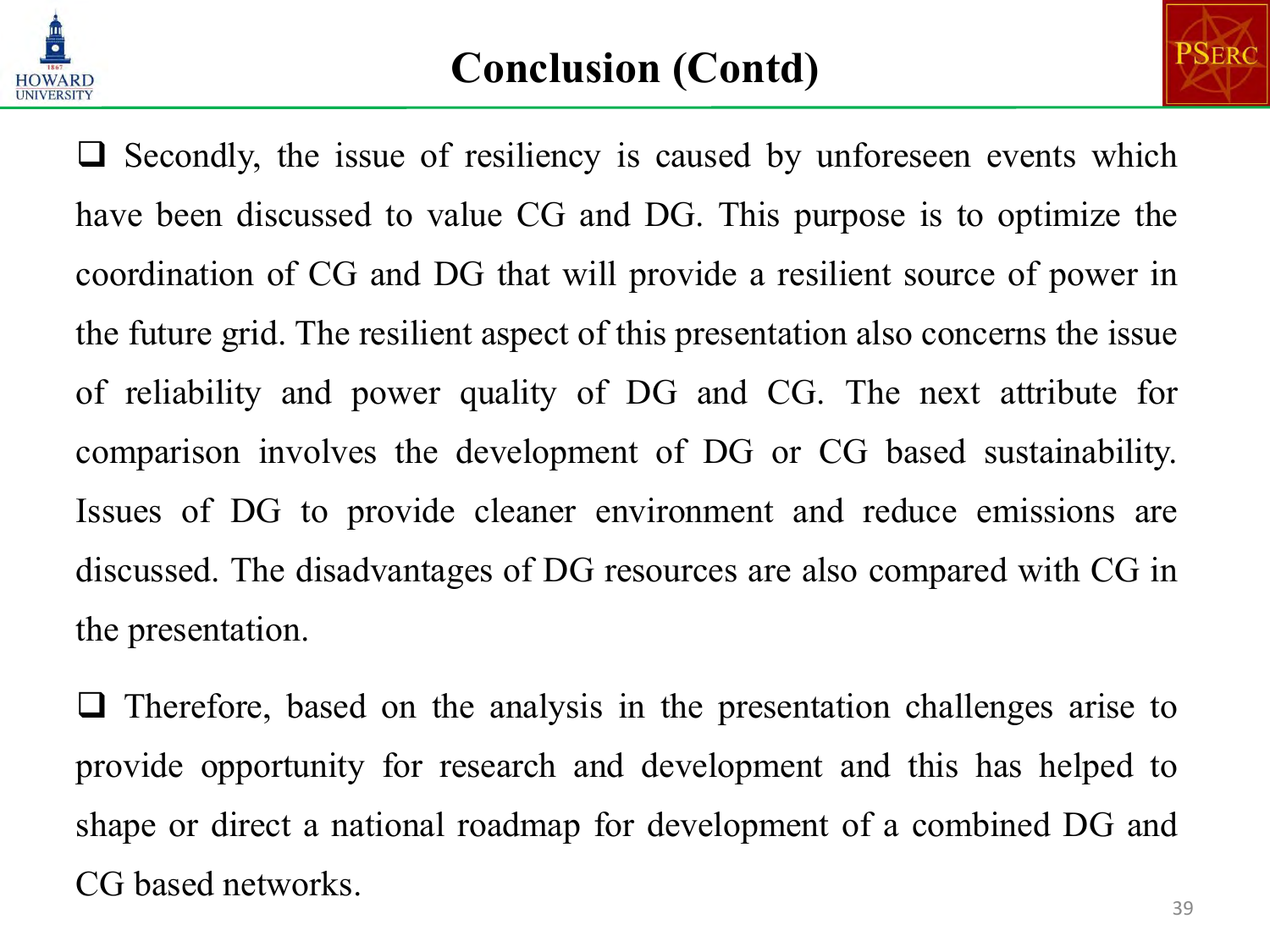



# This work would not be complete without acknowledging

## the major funding body of PSERC-Power Systems

## Engineering Research Center.